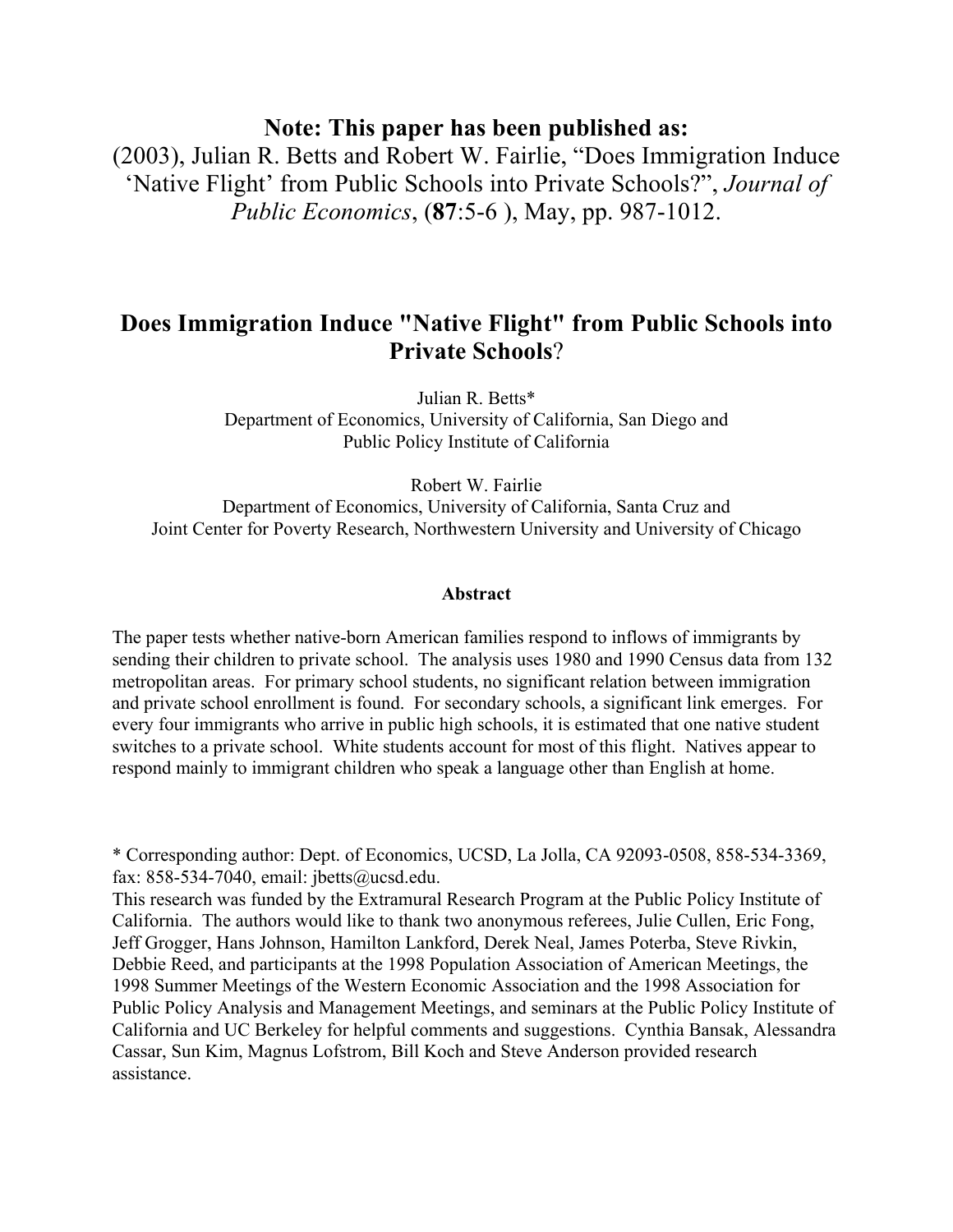#### **1. Introduction**

In the past three decades, the United States has experienced a fundamental shift in immigration policy, with a rise in the number of new immigrants, and major changes in their countries of origin. These immigrants, primarily from Asian and Latin American countries, have had a profound impact on the ethnic, racial and immigrant composition of public schools in many major U.S. cities. For example, Census microdata indicate that native-born, non-Hispanic whites represented slightly fewer than 50 percent of all public school students in the Los Angeles metropolitan area in 1980. By 1990, this share dropped to 34 percent. The decline in Los Angeles and other major metropolitan areas was mainly due to the large inflows of immigrant schoolchildren over the decade, but part of the decline may have also been due to an increase in the rate at which native white schoolchildren attended private schools. In particular, immigration may have induced "native flight," especially among white natives, from public schools into private schools, thus further altering the ethnic, racial and immigrant composition of public schools.

Several recent studies examine whether the choice between private and public school is influenced by the racial composition of the local population (see Conlon and Kimenyi 1991, Fairlie and Resch (forthcoming), Figlio and Stone 1997, and Lankford and Wyckoff 1997 for example). These studies generally find evidence of "white flight" from public schools into private schools when the public schools have large concentrations of blacks or minorities. The authors of these studies speculate that "white flight" is due to a distaste of white families for their children being in the same schools as blacks or minorities, and due to families using the racial composition of the school as a signal of academic quality in response to a lack of other measures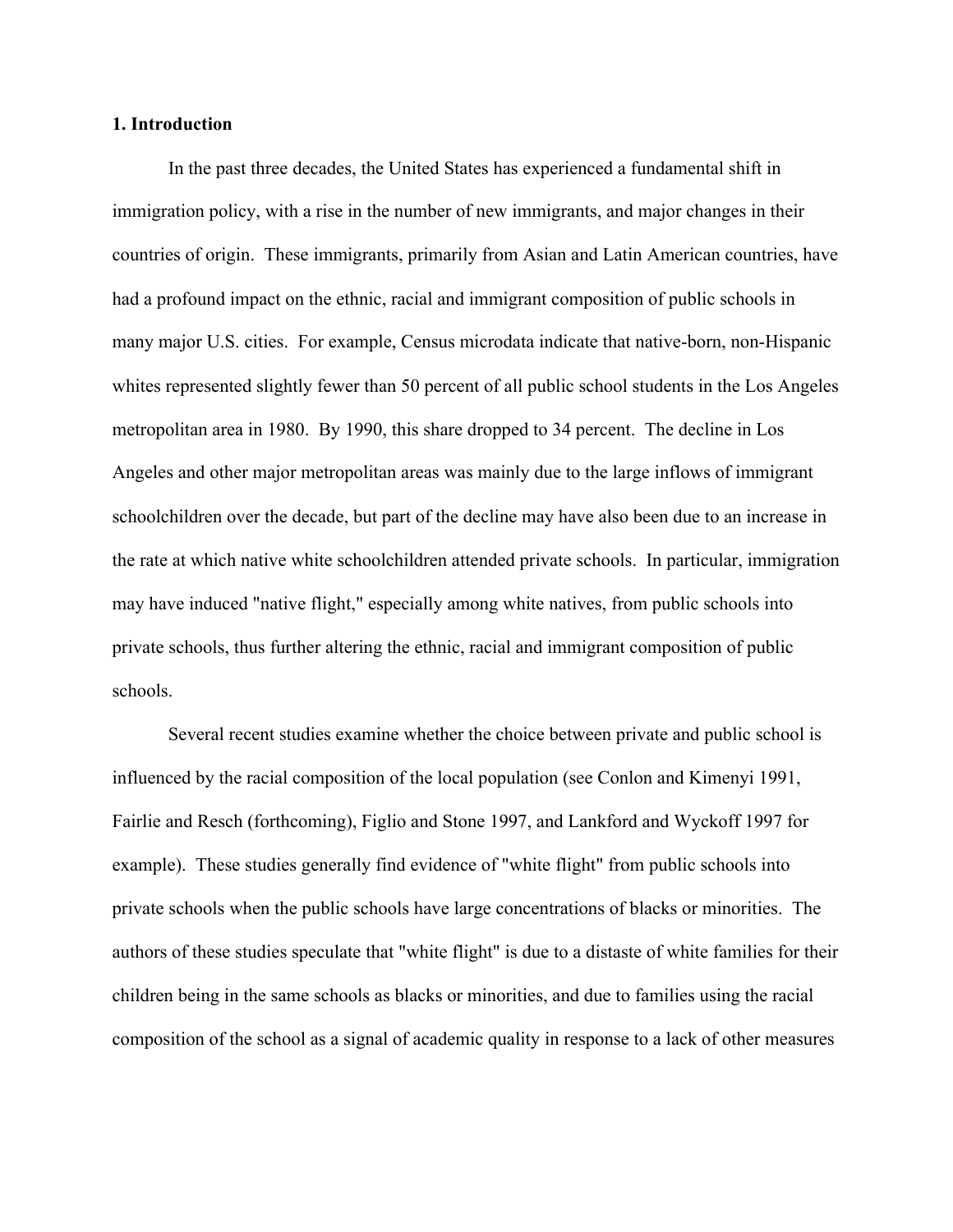of quality.<sup>1</sup> Another factor may be the concerns of white families about the peer group effects of less advantaged minority students. Surprisingly, none of the studies in this literature examine the related hypothesis of "native flight" from immigrant schoolchildren, even though it may be driven by many of the same factors and possibly some additional ones.

The additional factors that may cause "native flight" are related to the effects that immigrant schoolchildren have on school resources and teaching methods. An influx of children with limited English proficiency to a school can strain the school's finances, due to the need to hire bilingual teachers and to devote additional resources to children who are not yet ready to learn in English. $<sup>2</sup>$  This resource diversion may occur through the allocation of teachers to special</sup> classes for students with Limited English Proficiency (LEP). Alternatively, if immigrant children are "mainstreamed" with native children, teachers may decide to spend additional time helping LEP students at the expense of other students in the classroom.<sup>3</sup> Third, the presence of

 $1$  See for instance Conlon and Kimenyi (1991, p. 16), who find evidence that white families are more likely to send their children to private schools if they live in a county with a relatively high proportion of poor blacks. They conclude that the list of possible explanations "… include (1) irrational prejudice, (2) characteristics of poor black children which white parents fear or dislike, and (3) poor management of schools with poor black students, either because of the attitudes of administrators, or greater political passivity of low-income parents. This list, of course, is not exhaustive."

 $2^{2}$  Federal legislation reflects the notion that immigrant schoolchildren place burdens on schools' resources. The Emergency Immigrant Education Act of 1984 provides supplemental funding to affected school districts. However, the funding disbursed under the law is modest. In the 1989-1990 school year, average spending was only \$62 per eligible immigrant student (General Accounting Office, 1991).

Federal funding for bilingual education is also limited. In 1990-91 spending under Title VII funding for bilingual education amounted to \$158.5 million, or about \$70 per Limited English Proficiency student in the country. In addition, federal funding failed to keep pace with the influx of immigrant schoolchildren during the 1980's. Even though the number of LEP students rose by 51.8% between 1985 and 1990, between 1980 and 1990 total Title VII spending on bilingual education fell by 47.8% after accounting for inflation. Most of this 47.8% drop (42.0%) occurred between 1980 and 1985. (Authors' calculations based on Tables 3.2 and 3.3 of Fix and Zimmerman (pp. 22-23, 1993).)

Congressional testimony by Morra (1994) confirms that funding from the Federal government has not adequately accounted for increases in the numbers of immigrant schoolchildren.  $3$  It is certainly the case that in some school districts immigration has led to substantially more heterogeneous classes, possibly making these classes more difficult to teach. Fix and Zimmerman (1993,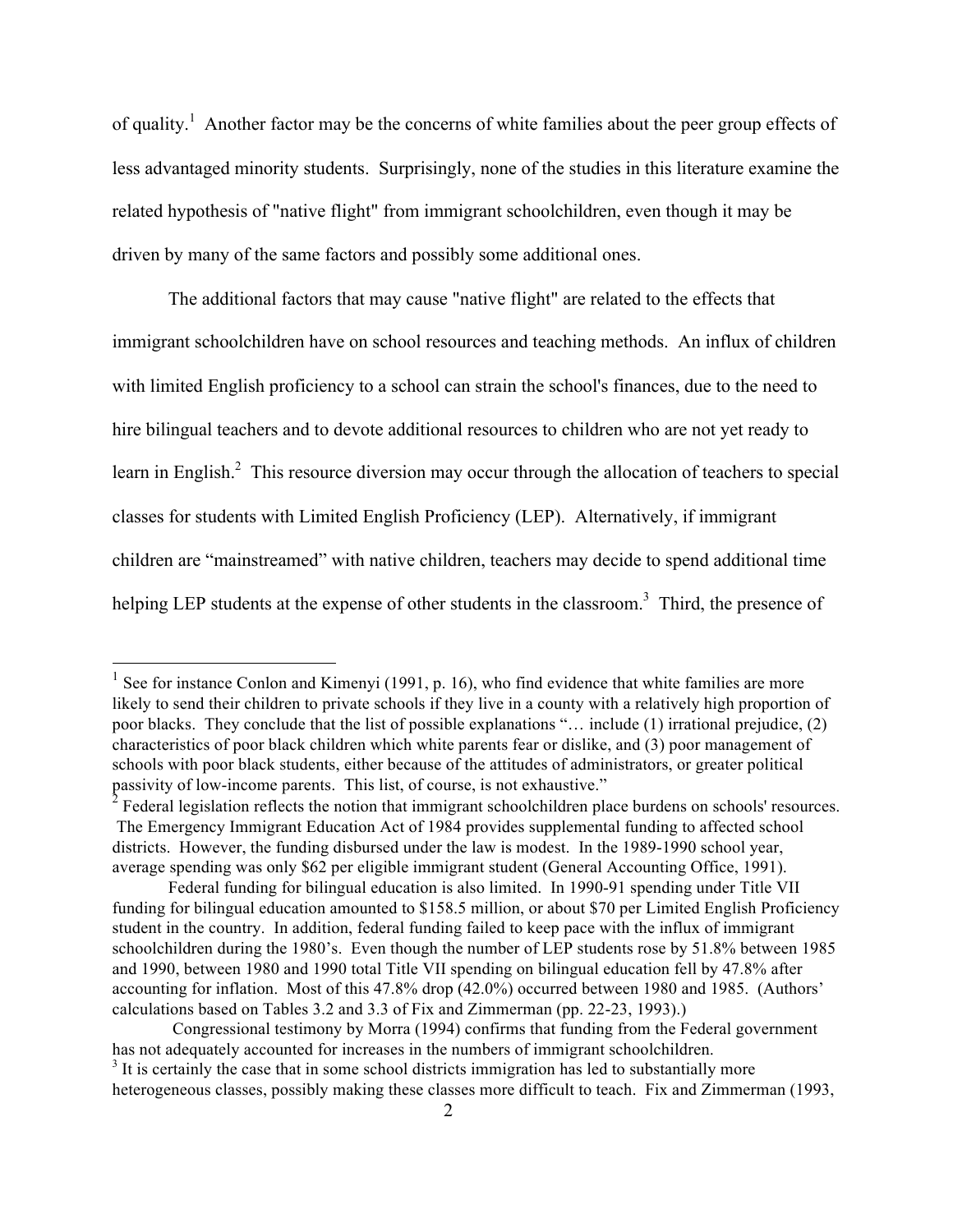LEP students in public schools may lead to wholesale changes in teaching methods used for all students<sup>4</sup>

The findings from a few recent studies that examine the impact of immigration on the educational outcomes of native-born Americans provide evidence that is consistent with these concerns. Betts (1998) and Hoxby (1998) find evidence that immigrants significantly reduce high school completion rates and university attendance of American native minorities, respectively. Betts and Lofstrom (2000) use Census data from 1970, 1980 and 1990 to model the years of education obtained, and find supporting evidence that increases in immigrant share in a state are related to decreases in years of schooling for natives, but especially minority natives, in that state. These studies hypothesize that the presence of large numbers of students with Limited English Proficiency (LEP) in local schools and colleges may shift resources away from natives, thus reducing their probability of attending and completing school or college.

Why should we be concerned about whether native-born or white native-born schoolchildren are increasingly opting to attend private instead of public schools in response to immigration? There are several reasons. First, suppose that it is primarily students with high levels of parental resources, both educational and financial, who switch to private schools. Such flight could hurt students remaining in public schools because their peer group is changed. (See Summers and Wolfe (1977) and Henderson, Mieszkowski and Sauvageau (1978) for two well-

 $\overline{a}$ 

p. 19) report that in the Washington, D.C. public school system 127 different languages are spoken. <sup>4</sup> For instance, Anderson and Pyle (1998) report: "Consider how would-be teachers were being trained recently in a 'methods' class at Cal State Long Beach. The exercise explored how students might create 'me' books, mini-autobiographies. Many of the teachers-in-training came up with elaborate posters, some with no words at all. They were praised for seeking such a 'total physical response,' meaning that students would mostly cut, color and paste. Why? Because the teachers-to-be will probably wind up in classrooms with a large number of students not fluent in English. So they were encouraged to find ways to avoid writing, instead of emphasizing it."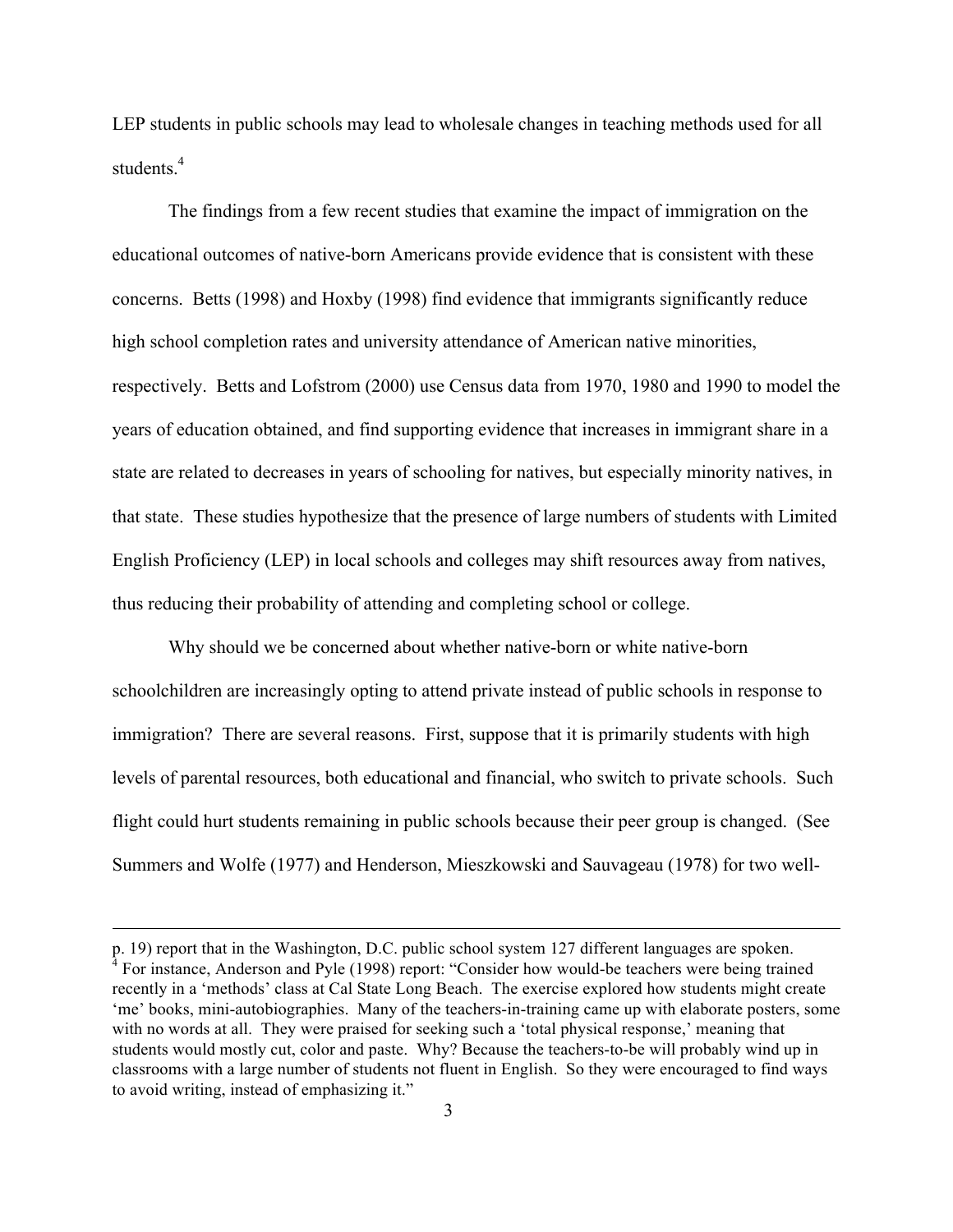known studies which document the existence of peer-group effects.) Second, changes in the ethnic, racial and immigrant composition of public schools could affect voter support for public schools. Education and to a lesser extent income are key predictors of who votes.<sup>5</sup> If parents with relatively high socioeconomic status decide to enroll their children in private schools as a result of immigration, voter support for public schools may erode. In this way, immigration may lead to a reduction in the financial resources available to public schools.<sup>6</sup> Third, past research indicates that attending Catholic secondary school results in a substantial increase in both the probability of finishing high school and the probability of attending a four-year college relative to students who attend public school, at least for minorities.<sup>7</sup> These findings suggest that private/public school choices are likely to have a large impact on future labor market outcomes. Fourth, the combination of these three reasons suggests that variations across groups in private/public school choices may provide a mechanism through which income inequalities across racial/immigrant groups are passed to the next generation. Finally, the decision by native parents to send their children to private school can be a costly one. There are two such costs: the tuition fees charged by private schools and the transportation costs.

In this paper, we use 1980 and 1990 Census microdata to investigate the impact of immigration on the private/public school choices of native children. This study is the first to

<sup>&</sup>lt;sup>5</sup> See Wolfinger and Rosenstone (1980) for detailed evidence, and Squire, Lindsay, Covington and Smith (1995) for an update.

 $6$  There is considerable disagreement in the literature regarding the strength of the relationship between school resources and student performance. See Betts (1996), Hanushek (1996) and Card and Krueger (1996) for recent discussions of the evidence on both sides.

<sup>&</sup>lt;sup>7</sup> See Evans and Schwab (1995), Neal (1997), and Sander and Krautmann (1995). It is unclear as to whether nonreligious private schools are as effective as Catholic schools. However, Catholic schools represent a large share of all private schools. For instance, in 1987, Catholic schools accounted for 53% of all private school enrollment in the country, with non-sectarian schools accounting for only 16%. (National Center for Education Statistics, 1991, page 66.)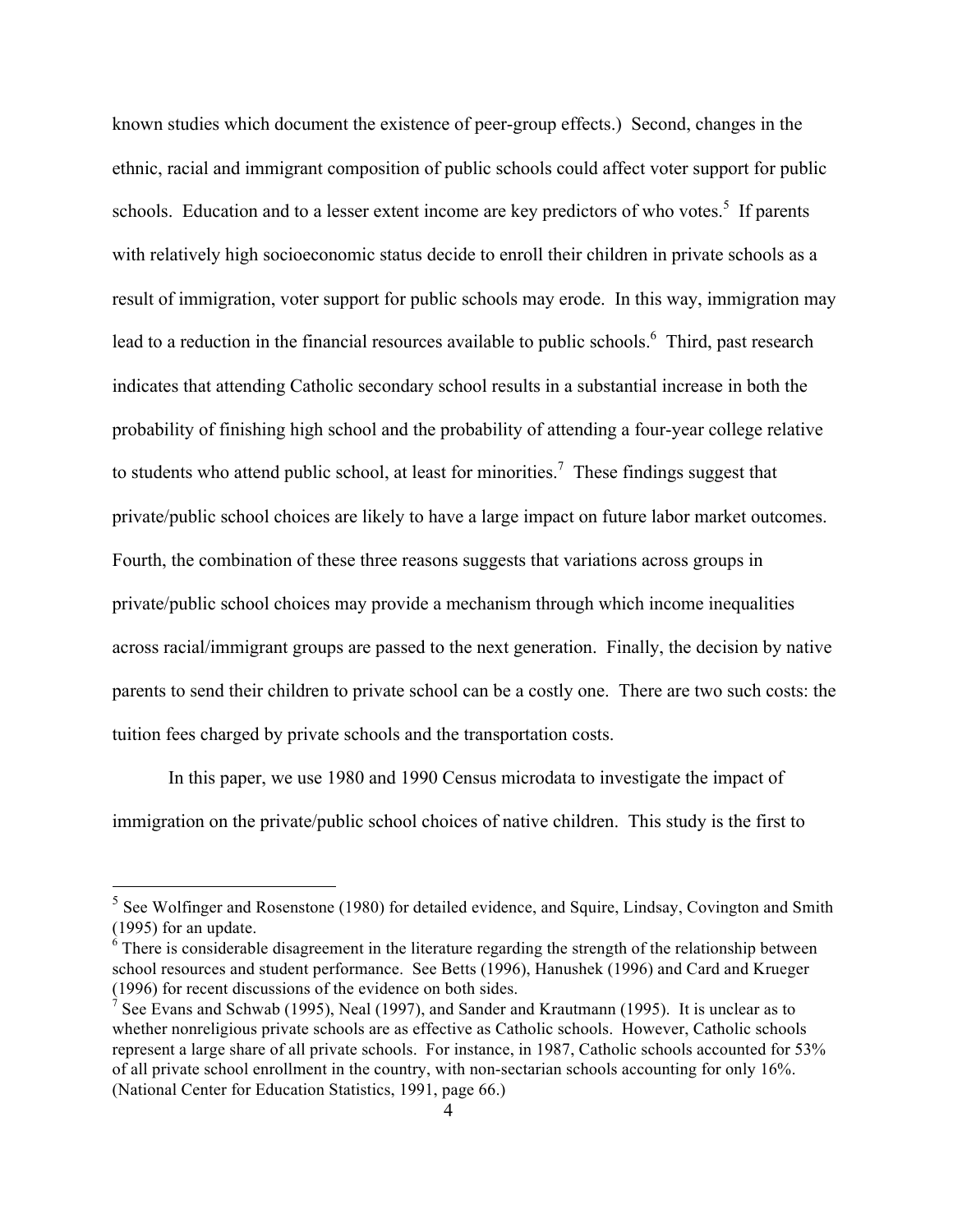address the question of whether native children are fleeing public schools in response to inflows of immigrant children. We examine the relationship between changes in immigration and changes in native private school attendance rates across 132 metropolitan areas in the United States $89$ 

#### **2. Data**

The data used in this study are from the Public Use Microdata 5-Percent Samples of the 1980 and 1990 Censuses of Population. These datasets are the only sources of national microdata that are large enough to allow comparisons of native private school rates across a large number of metropolitan areas. In addition, they are preferable to published aggregate data because they provide more flexibility in creating sample restrictions and definitions of key variables, and because in our regressions they allow us to control directly for individual-level characteristics, such as parental education and household income. Finally, the geographical information in the Census makes it possible to create consistent metropolitan area definitions across the decade.

Our sample of native children includes only children ages 7 to 16 who are currently enrolled in primary or secondary school and who do not live in group quarters. We do not distinguish between religious and non-religious private schools because these categories were

<sup>&</sup>lt;sup>8</sup> Previous studies of "white flight" from black schoolchildren essentially use the cross-sectional correlation between the racial composition and the percent of all students who are in private schools across geographical areas to identify the effect. Our method improves on this approach because it controls for unobserved fixed traits of each area that might confound the relationship between immigration and school choice.

<sup>&</sup>lt;sup>9</sup> As is traditional in the school-choice literature, we implicitly assume that the supply of private schooling is highly price-elastic, so that demand shocks lead to changes in private school enrollment rather than changes in private school fees. Downes and Greenstein (1996) provide evidence that private schools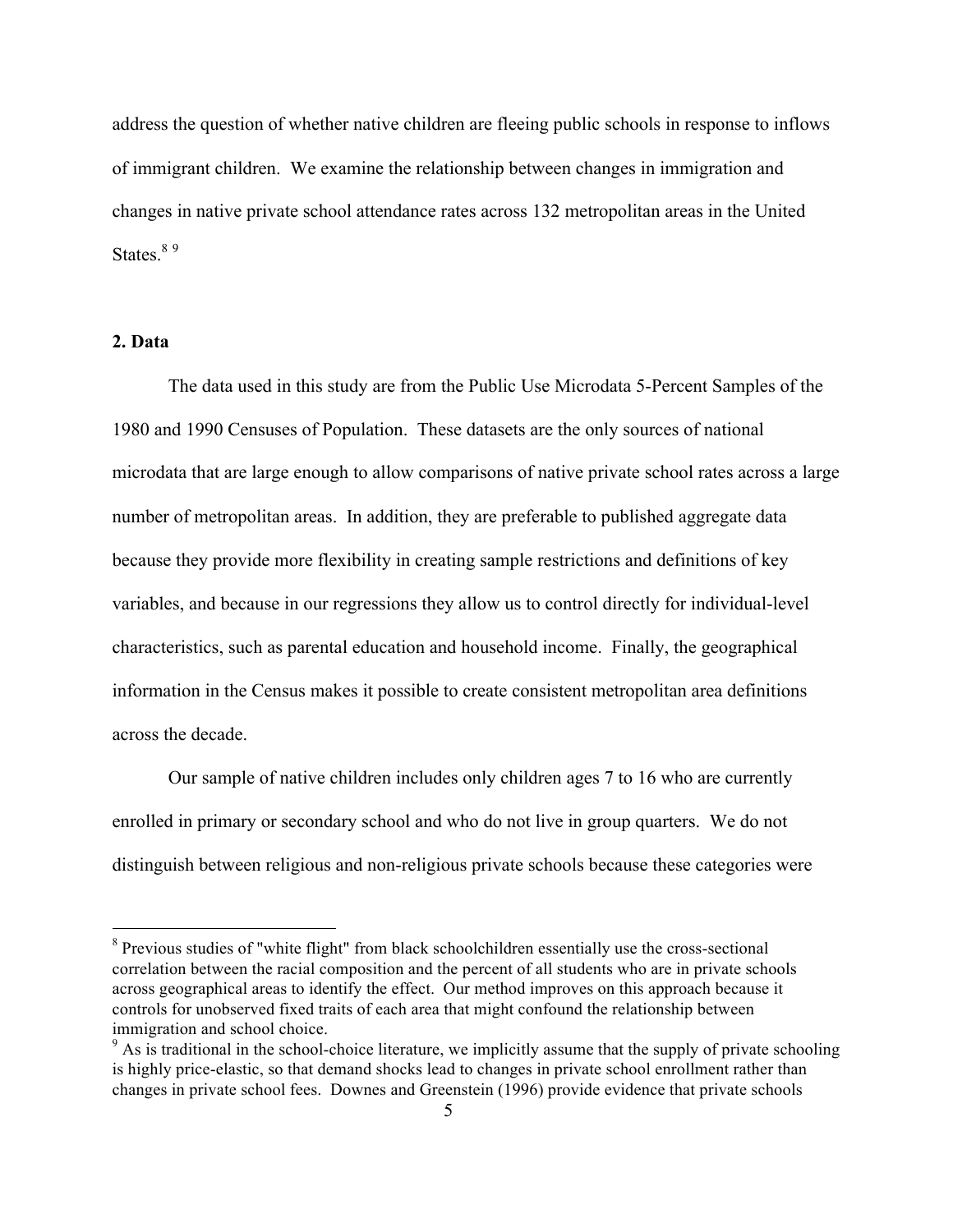collapsed into one category in the question on school enrollment on the 1990 Census.<sup>10</sup>

Our analysis focuses on Consolidated Metropolitan Statistical Areas. The metropolitan area (MA) definitions we use follow Jaeger (1996) and Bound and Holzer (1996).<sup>11</sup> These definitions combine detailed geographical areas identified in the Censuses to provide consistent or nearly consistent definitions of 132 metropolitan areas in 1980 and 1990. These metropolitan areas represent 66.3 and 71.0 percent of all native children (ages 7-16) in the United States and 87.9 and 93.6 percent of all immigrant children (ages 7-16) in 1980 and 1990, respectively.

#### **3. Results**

 $\overline{a}$ 

## *Private School Rates among Natives and Immigrants*

It is useful to examine first the propensity for native and immigrant children to attend

private school. In Table 1, we report the number of private school students and the private

school rate by school level and immigrant status using data from our sample of 132 metropolitan

areas.<sup>12</sup> We define the private school rate as the fraction of all schoolchildren enrolled in private

locate themselves in a manner that is highly responsive to the demographic traits of the area, implying a high elasticity of supply. We thank Rob Porter for providing this insight.

 $10$  In the 1980 Census, 85.1 percent of children enrolled in private schools are enrolled in religious schools.

 $11$  See Loeb, Turner and Jaeger (1996) for a description of the geographic matching process. We thank these authors for providing their geographic codes.

 $12$  For convenience, below we will refer to students aged 7-13 as "primary school" students, and students aged 15-16 as "high school" or "secondary school" students. We found that in 1980 almost identical proportions of students aged 14 were enrolled in Grade 8 or below on the one hand or Grade 9 or above on the other. In 1990 it is not possible to divide students into these two grades. Because only about half of students aged 14 are enrolled in high school we do not include them in our primary or secondary enrollment groups. Similarly, we do not include students aged 6 because in 1980 40.4% of these students were in kindergarten or nursery school rather than grade school. An alternative procedure for grouping students into secondary and primary school would be to take a wider age group, 5-20, and to use grade enrolled and grade completed in 1980 and 1990 respectively to allocate students into primary and secondary schools. None of the results in this paper are sensitive to changing to this alternative categorization. Using age is the only entirely consistent way of defining primary and secondary school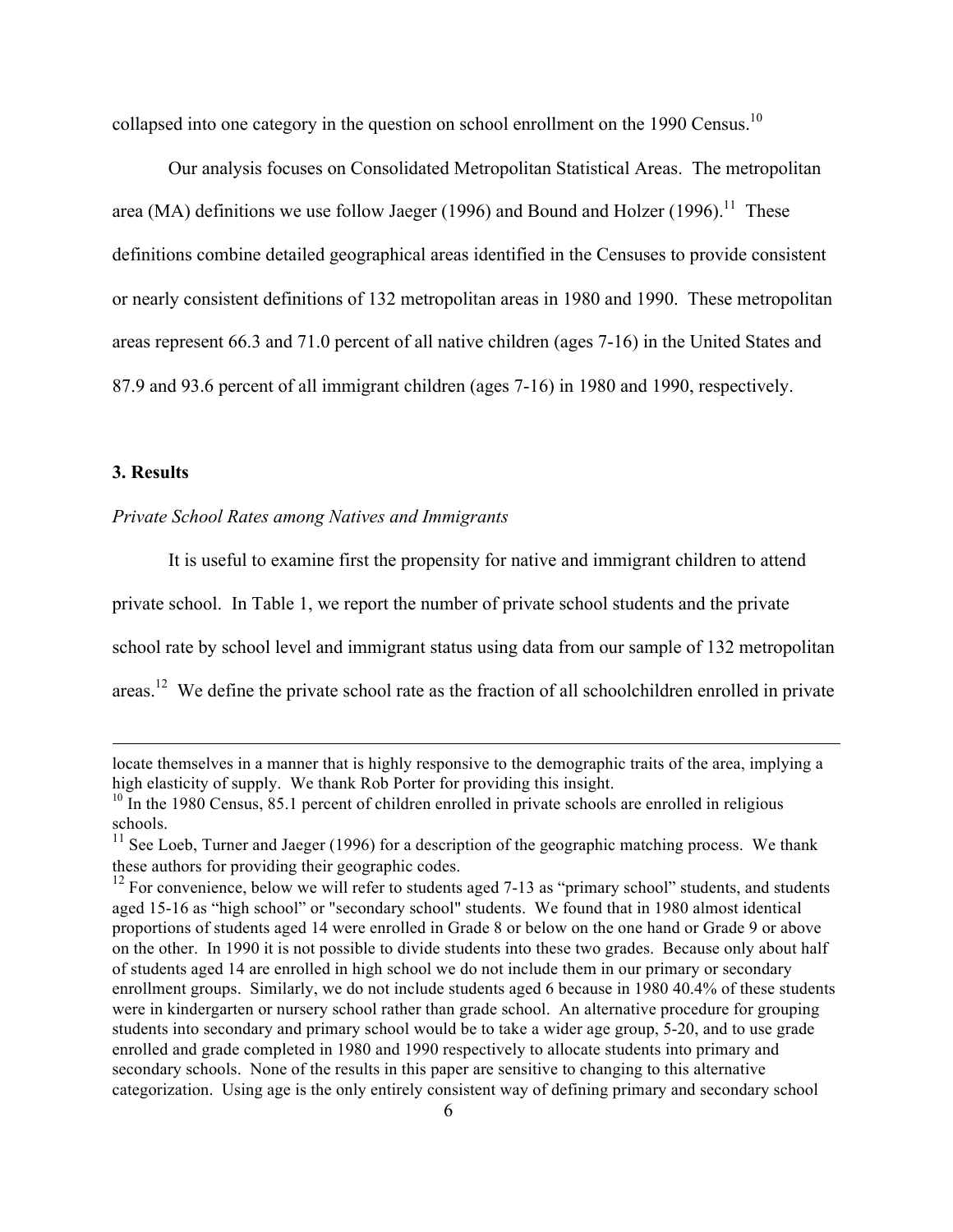school. We report private school rates separately by primary and secondary school because it is likely that the measured relationship between immigration and native private school rates differs by school level. We exclude students over 16 years of age so that differential dropout (or early graduation) rates among demographic groups do not contaminate the results.

It is crucial to analyze the impact of immigrants on natives' school choice separately for elementary and secondary schools. The most important reason is that native students' level of contact with immigrant students will rise in high school, for reasons to be discussed below. Another reason for separate analyses by school level is that a larger fraction of schoolchildren are enrolled in private primary schools than in private high schools. Table 1 shows that private primary school rates are notably higher than private secondary school rates among both natives and immigrants.

Native students are likely to have greater contact with immigrants in secondary than in primary schools for three reasons. First, in most school districts in the United States, several elementary and middle schools serve as "feeders" into one much larger high school. Consequently, the extent of mixing of students from different neighborhoods within high schools is likely to be much larger than in smaller neighborhood elementary and middle schools. For many native students, particularly more affluent ones, the transition to high school from the lower grades may lead to substantially increased interaction with immigrant students. Second, the extent to which Limited English Proficient (LEP) students are channeled into separate bilingual classrooms drops in the higher grade levels. Rossell and Baker (1996) report that because "teachers have to be certified in both a subject matter and in a foreign language to teach

 $\overline{a}$ 

students across the two census years because of changes in the education question between 1980 and 1990.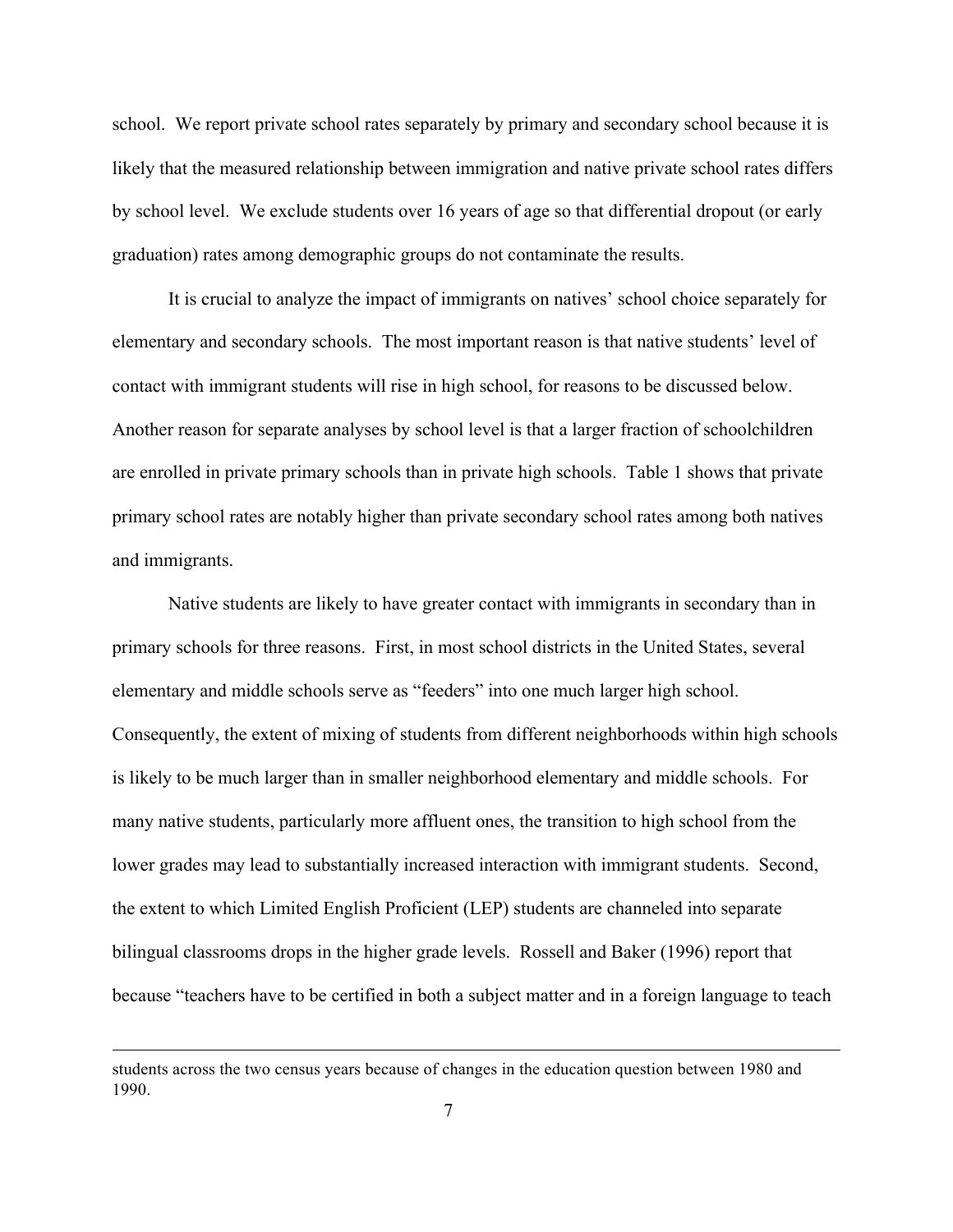in a bilingual program in junior high or high school, few school districts are able to staff bilingual programs at these grade levels. Thus, the typical LEP child enters a regular English program at junior high school."<sup>13</sup> Further, as immigrant students proceed through school, each grade makes it more likely that they will be switched out of bilingual programs and redesignated as Fluent English Proficient (FEP). Many of these FEP students, who now will be mainstreamed with native students, will still fall far short of total fluency. This represents a separate channel whereby contact between immigrants and natives will increase in the higher grades.

For these reasons, we expect to find far stronger evidence of "native flight" from immigrants at the secondary than primary levels. Moreover, residential patterns of natives are likely to respond to the traits of local schools especially at the primary level, because it is at this stage of the lifecycle that families typically buy houses. Later in the lifecycle, and facing the much larger attendance areas for high schools, native parents may find it more attractive to respond to immigration by sending their children to private school than by moving again.

Table 1 indicates that in both 1980 and 1990, native-born children were more likely than immigrant children to attend private primary schools. Among high school students, natives were more likely than immigrants to choose private school in 1990, but not in 1980. The lower private school rates among immigrants than among natives imply that the immigrant to native ratios of children in private schools will be lower than they are in public schools. Therefore, the most likely direction of "native flight," if it occurs, is from public schools to private schools. A higher immigrant to native ratio in public schools than in private schools, however, is not a

<sup>&</sup>lt;sup>13</sup> Evidence from California certainly supports the contention of Rossell and Baker. According to data from the California Department of Education, in 1993 only 14% of LEP students in elementary schools were completely mainstreamed with native English-speaking students, whereas at the high school level fully 40% of LEP students were mainstreamed with native English speakers throughout the school day.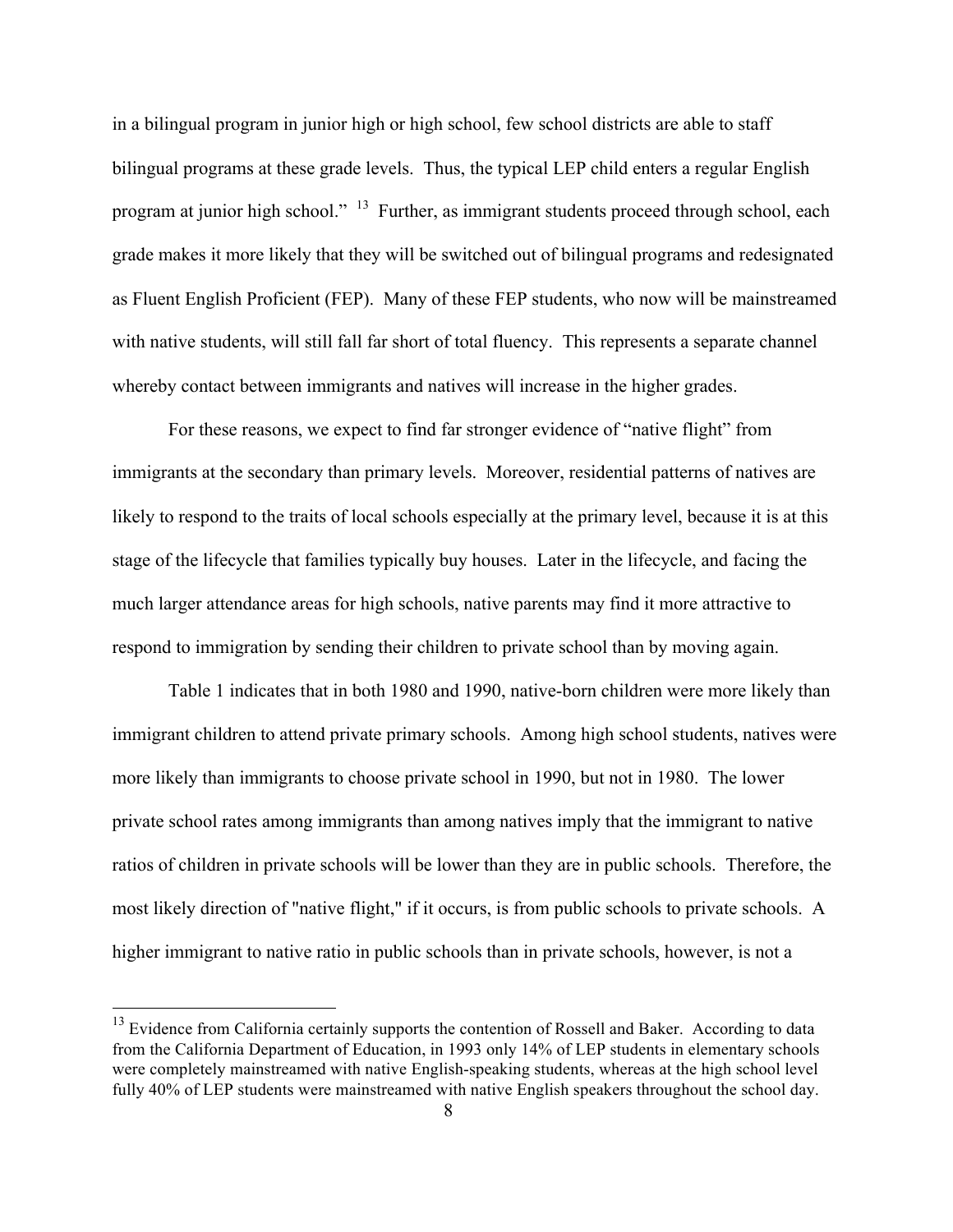necessary condition for "native flight." Families of native-born children may view private schools as being more capable of meeting their needs even with large numbers of immigrants in private schools.

Table 1 indicates that private schools' shares of attendance declined from 1980 to 1990 for each group. The average probability of attending primary and secondary private school decreased by about 3.5-4 percentage points for immigrant children, whereas for natives the probability decreased by slightly more than 1 percentage point for in primary school and by 0.1 percentage points in high school. Thus at the national level natives were no more likely to attend a private high school in 1990 than in 1980. During this same period of time the immigrant share of the population in the 132 metropolitan areas in our sample, ages 7-13 and 15-16, increased from 4.0 percent to 5.1 percent.

The national trends in the immigrant share and native private school rates do not provide support for the hypothesis of "native flight" in response to immigration. There is, however, the possibility that private school rates increased substantially in areas of the country receiving large inflows of immigrants, while decreasing in other areas of the country. Further, a simple analysis of trends ignores the possibility that other factors have affected the school-choice decision.

#### *Measurement at the Level of Metropolitan Areas*

To investigate further, we econometrically model the relationship between immigration and private school enrollment among natives across metropolitan areas in the United States. We essentially treat these metropolitan areas as a set of "natural" experiments for the effect of

 $\overline{a}$ 

We thank Mark Lopez for supplying these calculations.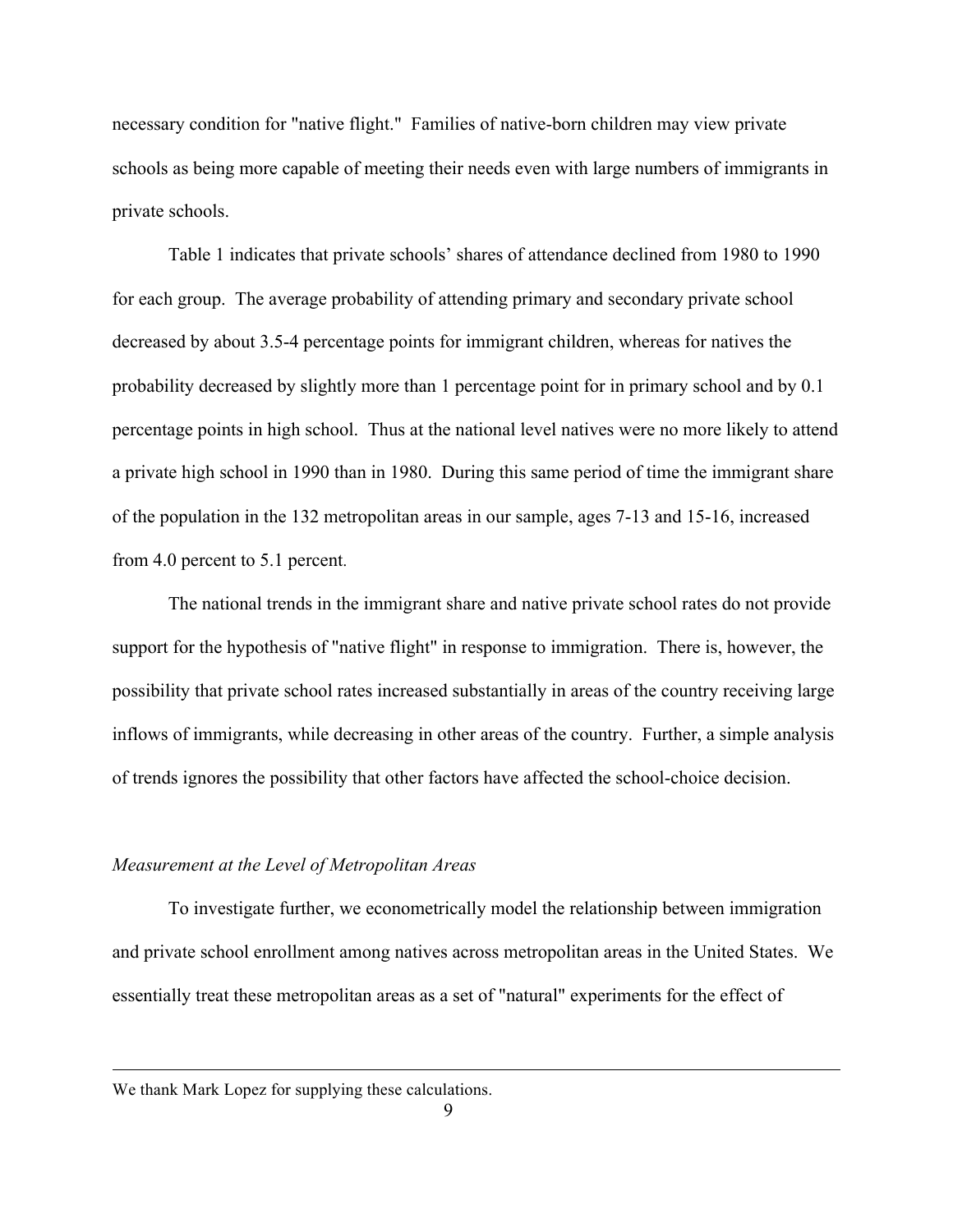immigration on the private/public choices of natives.<sup>14</sup> If we find large increases in private school rates in metropolitan areas with large inflows of immigrants, holding all else equal, then we can infer that immigration causes "native flight" from public schools. It is very unlikely that there is reverse causation as the average propensity of natives to go to private school in a metropolitan area should not play an important role in the residential location decisions of immigrants.<sup>15</sup>

We examine immigration and private/public school patterns across Consolidated Metropolitan Statistical Areas (CMSA's, henceforth "metropolitan areas" or MA's) instead of smaller geographical areas, such as counties or school districts, primarily because of data limitations. (For an example of the data limitations facing this sort of research, is not possible to disaggregate 1980 and 1990 Census data to the level of individual central cities.) However, the use of metropolitan areas as the unit of analysis confers three advantages.

The first of these is particularly important. Suppose that urban natives respond to immigration not by enrolling their children in private school, but instead by moving to the suburbs, where presumably the public schools have fewer immigrant students. This would cause selection bias and upward bias on the coefficient for the immigrant proportion of the population if we focused on narrower geographic areas such as school districts or counties. Specifically, any movement from high-immigrant school districts to low-immigrant school districts increases the private school rate in the sending district and decreases the private school rate in the

 $14$  This is the standard approach taken in the empirical literature on the effects of immigration on the labor market outcomes of natives. These studies assume that labor markets are approximated by metropolitan areas. See Borjas (1994) and Friedberg and Hunt (1995) for reviews of this literature.

<sup>&</sup>lt;sup>15</sup> In addition, Bartel (1989) finds that recent immigrants tend to locate in SMSAs that have large numbers of previous immigrants from the same country, and that economic factors have a relatively small effect on locational decisions.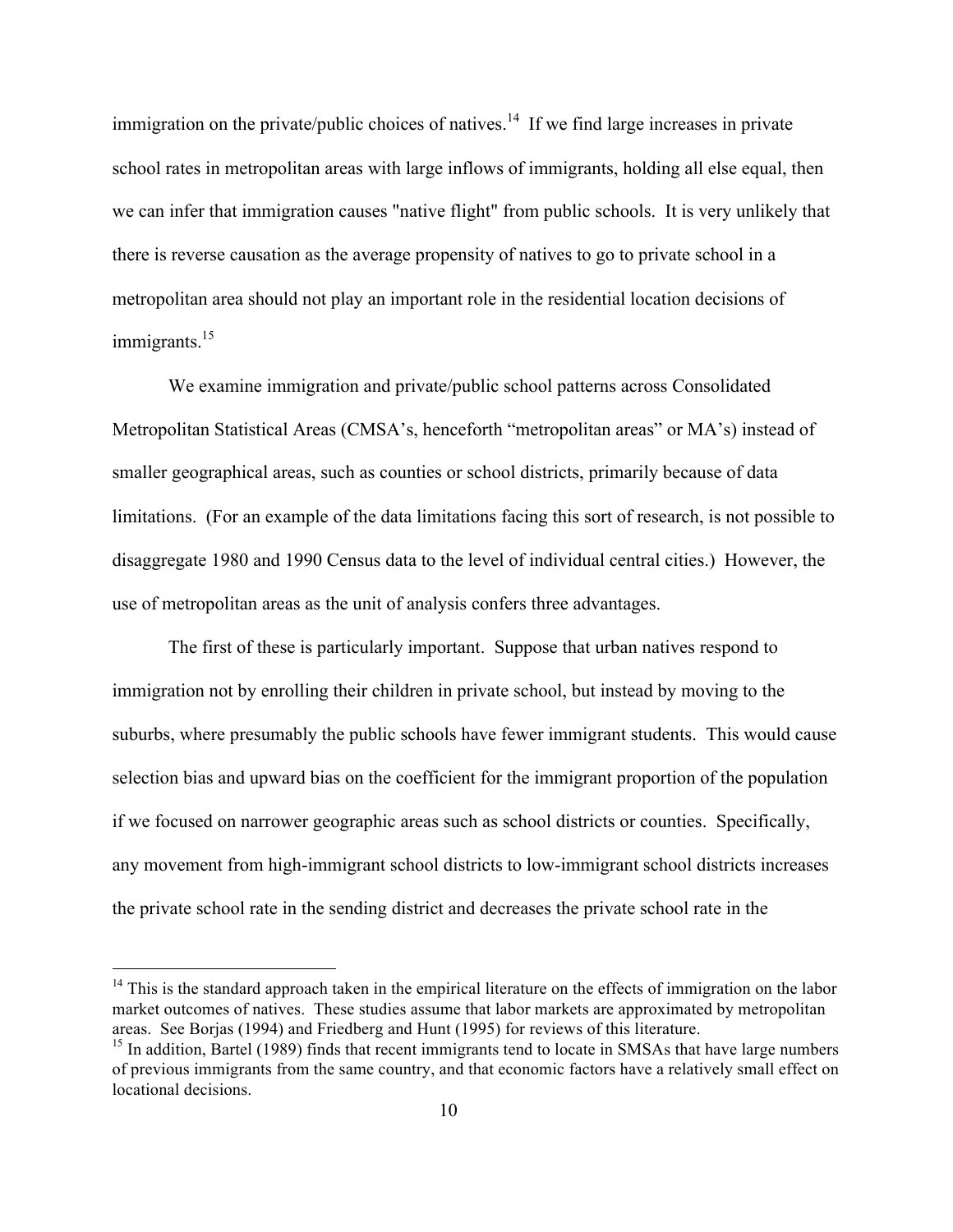receiving district, thus implying a larger positive correlation between the private school rate and the immigrant share. In contrast, by using entire CMSA's, we greatly reduce this problem because these areas typically encompass both central cities, suburbs and surrounding satellite cities<sup>16</sup>

A second but related advantage of using broadly defined MAs concerns the endogeneity of households' location more generally. Families are more likely to move between districts or counties within a metropolitan area as a result of variations in school quality than they are to move between metropolitan areas. Moves between metropolitan areas are likely to be influenced mainly by factors apart from schooling, such as the availability of jobs. This suggests that the simultaneity of location decisions and school sector choices poses less of a problem when the unit of analysis is the metropolitan area than when it is a smaller geographical area. At the same time, we acknowledge that we are measuring only one type of "flight", and in this important sense may be underestimating the extent to which immigration influences' natives' school choice.

The third advantage of using MAs as the unit of analysis is that they more accurately represent markets for private schools than do counties or school districts. Certainly, many families send their children across county lines to private schools.

Before discussing the results from our probit regressions, it is useful to examine the relationship between 1980 to 1990 changes in native private school rates and changes in the immigrant share (ages 7-16) across our sample of MAs. In Figures 1 and 2, we plot the relationship between these variables for secondary and primary school students, respectively.

<sup>&</sup>lt;sup>16</sup> One could also examine this type of "native flight" to the suburbs using an alternative data source. However, there would be substantial difficulties in determining exact neighborhood location and the share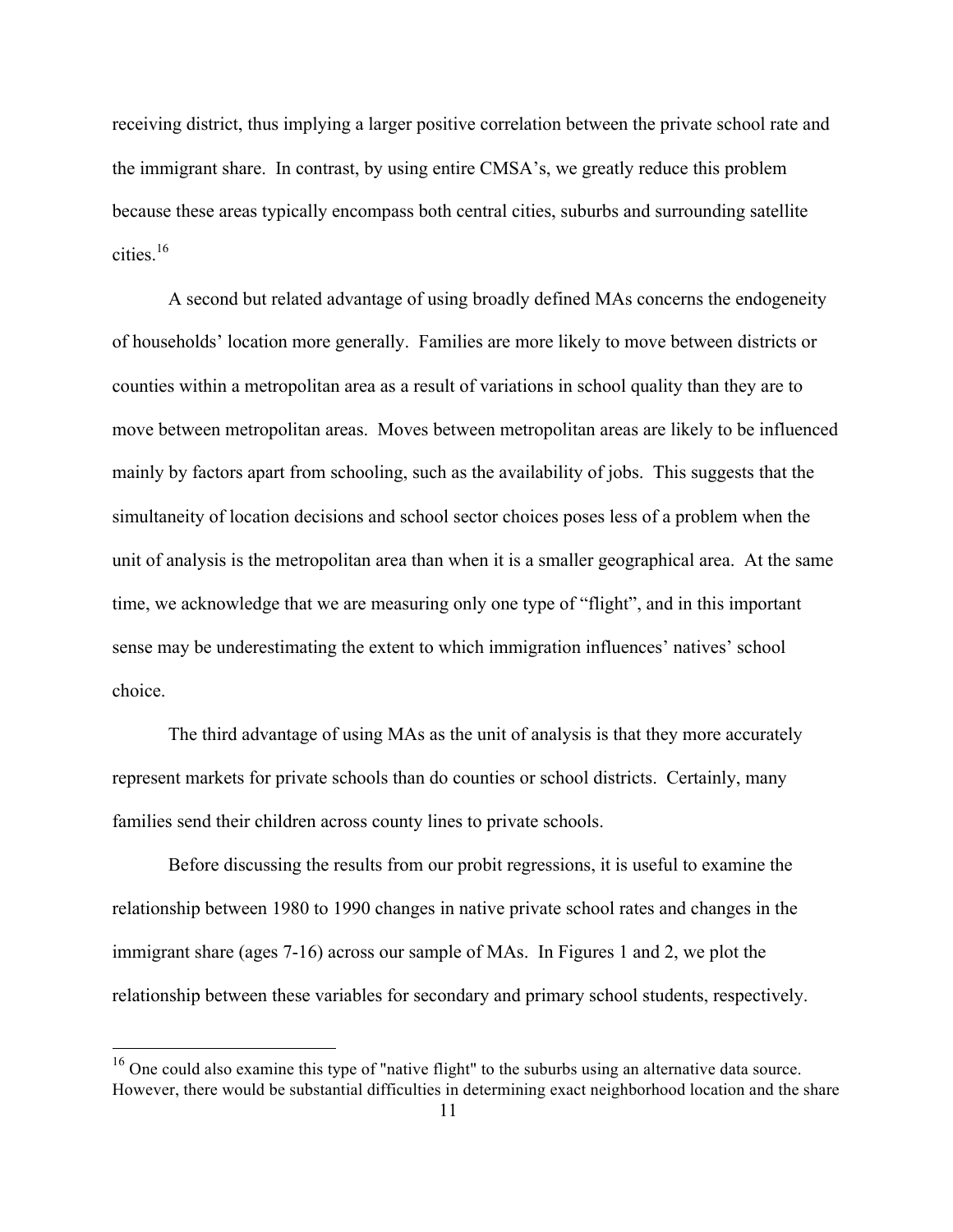Here, and in the ensuing regressions, we use the share of immigrants in the overall school-age population rather than in the specific ranges (7-13 and 15-16). We choose this broader measure because even if immigration mainly affects enrolment in a narrow range of ages, the impact on resource allocation is likely to spill over from one tier of schools to another. For instance, increased demands for teachers to help with an inflow of immigrants to the primary schools are likely to diminish the financial resources available to high schools in the same district.

The area of each circle representing an MA is proportional to the inverse of the estimated standard error of the corresponding private school rate. The fitted line shows the results of a simple bivariate weighted least squares regression of changes in the private school rate on changes in immigrant share. In neither case is the slope coefficient statistically significant, with t-statistics of 1.62 and –1.42 for the secondary and primary regressions respectively. (The coefficients are 0.157 and –0.133 respectively.) Both figures indicate that there exists substantial variation in changes in immigrant shares and native private school rates across MAs in the United States. Clearly, a large number of MAs experienced sizeable increases in primary and secondary private school rates from 1980 to 1990, which contrasts with the downward trend for primary school and the flat trend for secondary school at the national level.

The results in Figure 1 indicate a positive relationship between changes in the immigrant share and changes in the private school rate at the secondary level. In addition, most of the MAs with positive changes in immigrant shares experienced increases in private school rates for secondary school. In contrast, however, the results in Figure 2 do not indicate a strong positive relationship between changes in the immigrant share and changes in the private school rate for primary school. If anything, there appears to a slight negative relationship between the two

 $\overline{a}$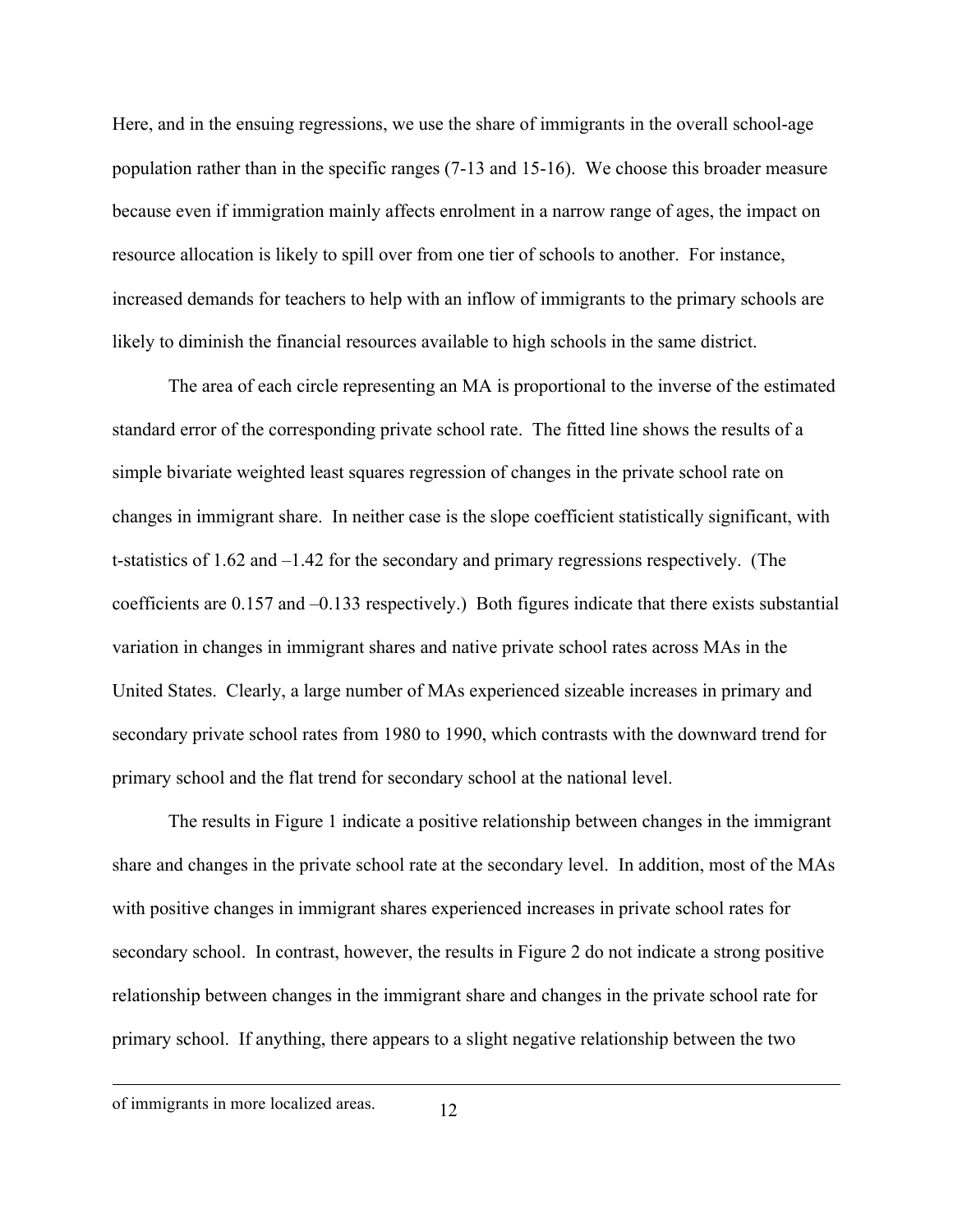variables. As discussed earlier, the difference between these two relationships might be expected given that primary schools serve much smaller, and possibly more racially homogenous, geographical areas than secondary schools. Thus, a large immigrant share in an MA is more likely to affect natives in secondary school than those in primary school.

#### *Estimates of the Effect of Immigration on the Private/Public School Choices of Natives*

More formally, we now estimate equations for the probability of attending private school using our sample of native children currently enrolled in school who reside in one of the 132 MAs. In addition, these equations allow us to control for individual-level, as well as MA-level, characteristics that affect the private/public school decision.

Because we have many observations for each MA, we risk making incorrect inferences if we do not correct for correlated errors across individuals within a given MA in a census year. We therefore estimate a random effects probit model to obtain efficient estimated in two stages. See Borjas and Sueyoshi (1994) for a thorough discussion of the technique, and for proof that the estimation technique provides asymptotically unbiased inferences if the number of observations per group (in our case, MA/year combination) is sufficiently large.

We first pool the 1980 and 1990 Census coefficient estimates in the presence of a grouplevel (metropolitan area level) error component. Our first-stage probit regression for the probability of attending private school (*Yimt=1*) for individual *i* in Census year *t* and in metropolitan area *m* can be written as:

 $(3.1)$  *Prob* $(Y_{imt}=1) = \Phi(X_{imt}\mathcal{B}_1 + \alpha_m + \alpha_{m90}),$ 

where  $\Phi$  is the cumulative normal distribution function,  $X_{imt}$  is a vector of individual-level characteristics (including parental income and education), *α<sup>m</sup>* is a vector of metropolitan area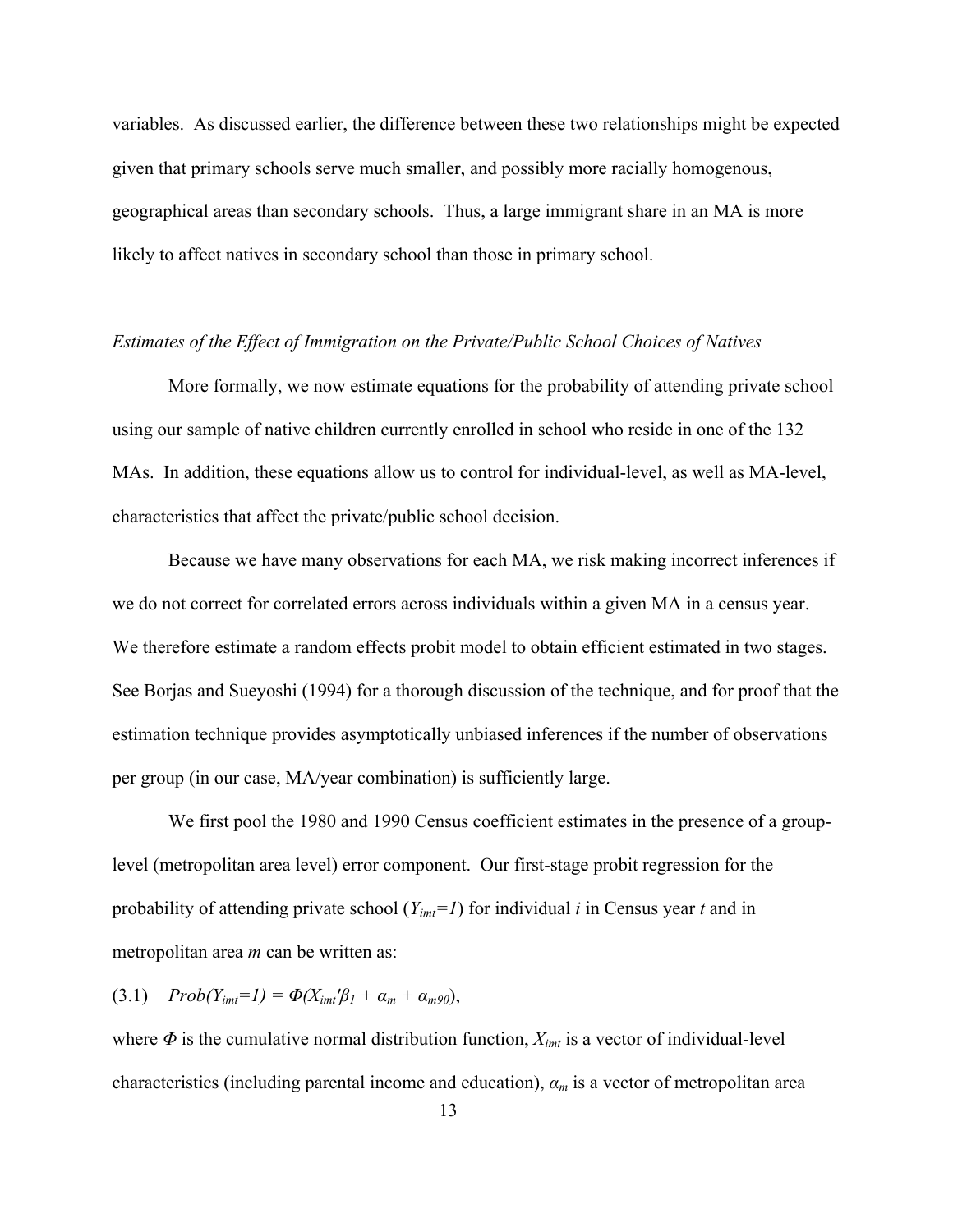fixed effects, and *αm90* is equal to *α<sup>m</sup>* multiplied by a dummy variable indicating whether the observation is from 1990. The vector of fixed effects, *αm*, removes the effect of constant unobserved metropolitan area characteristics that may be correlated with immigration.

In (3.1), *αm90* represents the change from 1980 to 1990 in the metropolitan area level determinants of private school choice for metropolitan area *m*. The estimates of these firstdifference fixed effects become the dependent variable in a second-stage regression:

$$
(3.2) \quad \hat{\alpha}_{m90} = (Z_{m90} - Z_{m80})' \gamma + \eta_m
$$

where  $Z_{mt}$  is a vector of metropolitan area variables, including our measure of the share of immigrants in the school-age population, and  $\eta_m$  is an error term.

The first-stage probit regression controls for changes from 1980 to 1990 in individuallevel characteristics and for unobserved metropolitan-area characteristics that do not change. The second-stage regression controls for changes from 1980 to 1990 in the included metropolitan-area variables. The coefficient estimates from this regression are in the same metric as probit coefficients and their standard errors account for the group-level component in the error term.

As suggested in Borjas and Sueyoshi (1994), we estimate the second-stage regression using generalized least squares (GLS). Specifically, we use the weighting matrix  $\Omega = \sigma_u^2 I_M +$  $V_{\alpha\alpha}$ , where  $\sigma_u^2$  is the variance of the first-difference, MA-specific error term in the random effects probit regression, and  $V_{\alpha\alpha}$  is the MxM block of the covariance matrix from (3.1) that is associated with the first-difference fixed effects, *αm90*. 17 The use of *Ω* essentially places different weights on each MA in the second-stage regression. The weights are related to the precision of

<sup>&</sup>lt;sup>17</sup> We estimate  $\sigma_u^2$  following Borjas (1987).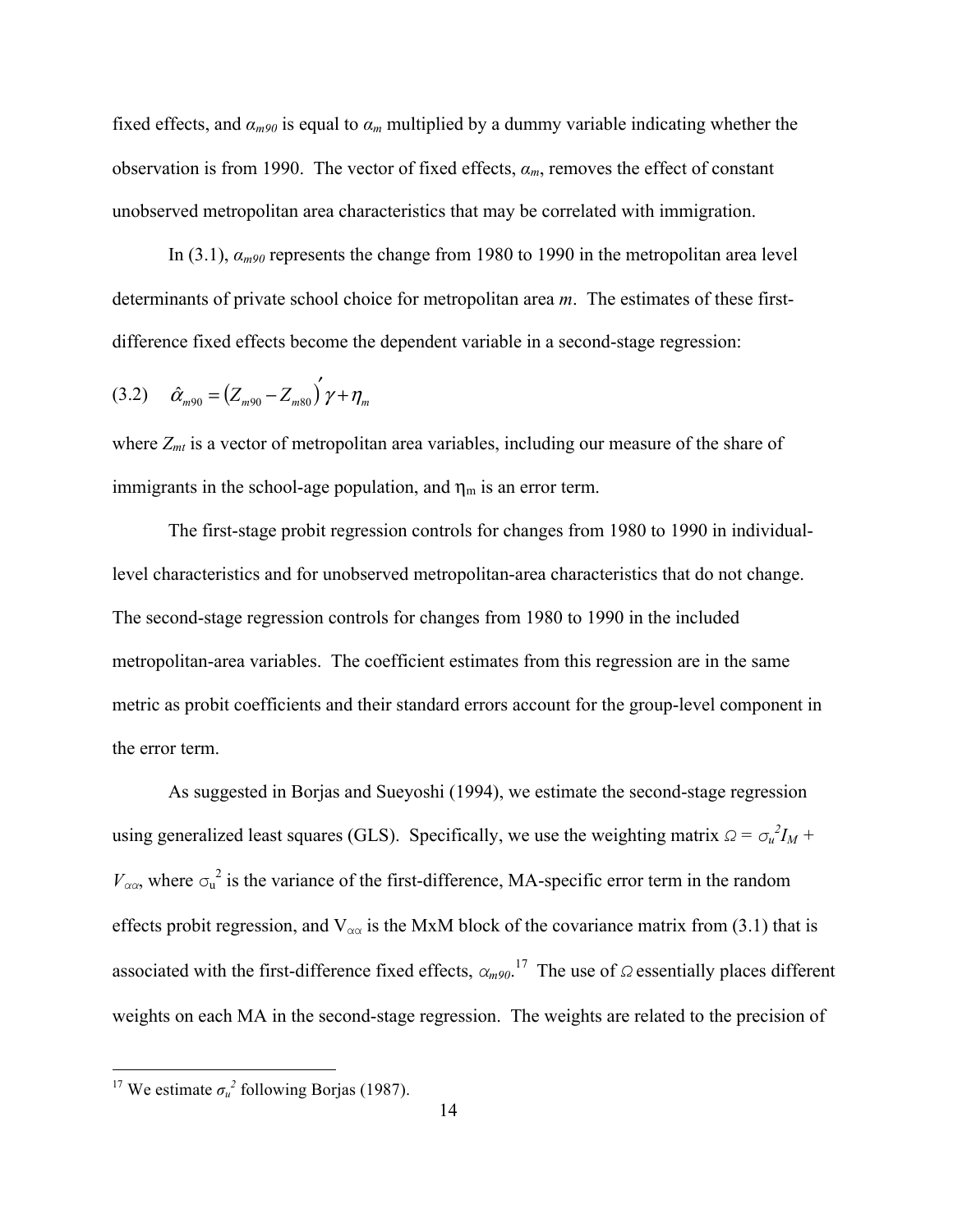the fixed effects in the first-stage probit regression. We also use Ordinary Least Squares (OLS) to estimate our second-stage regressions as a sensitivity check.

This estimation technique combined with the use of 1980 and 1990 Census microdata improves on the methodology used in the studies of the effect of the racial composition of the local population on the choice between private and public school. These studies essentially use the cross-sectional correlation between the racial composition and the percent of all students who are in private schools across geographical areas to identify the effect. If there exist unobserved factors that are correlated with both the racial composition and the private school attendance rate then previous estimates of the extent of "white flight" may be biased. Our two-stage probit addresses this potential problem by essentially identifying the effect from the correlation between changes over time in immigration and private school rates across metropolitan areas in the United States. We thus control for unobserved fixed traits of each area that might confound the relationship between immigration and school choice.

We estimate several regressions of the form  $(3.1)$  and  $(3.2)$ . These regressions are estimated separately for our samples of native-born children enrolled in primary and secondary schools in the 132 MAs. To conserve space we do not report coefficient estimates and standard errors for the first-stage probits  $(3.1)$ . <sup>18</sup> We include a set of individual-level controls that is comparable to that used in previous studies of the determinants of school-sector choice. As expected, parental education and per person household income are positively related to the probability of attending private school. In addition, black natives have a lower probability and

<sup>&</sup>lt;sup>18</sup> The results can be found in Betts and Fairlie (2001) along with a more detailed data appendix .In the probit models we used the entire sample of 452,294 secondary school students available. For primary school students, we used a 50% random sample of primary school students, or 796,709 students, in order to make estimation tractable.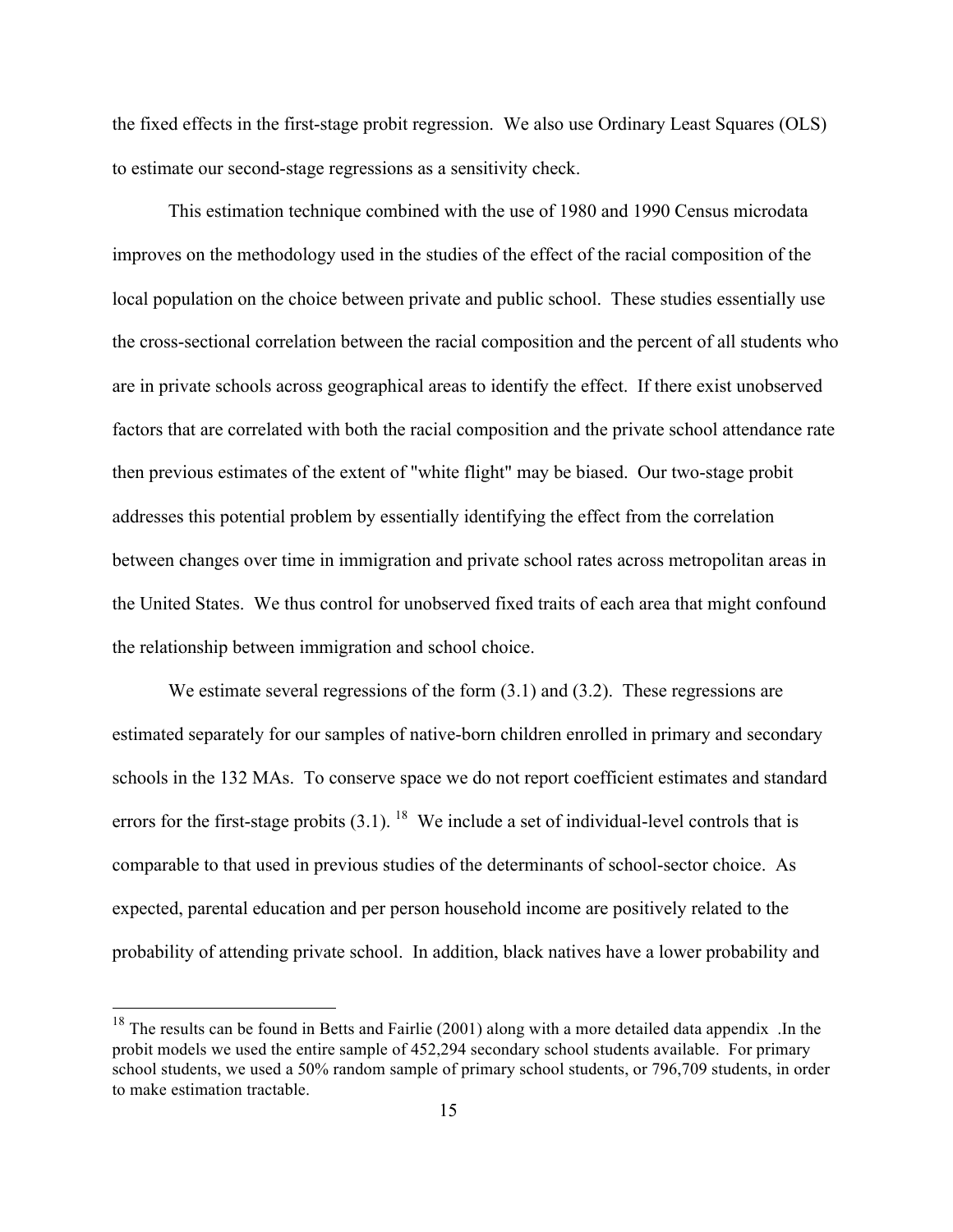Hispanic natives have a higher probability of attending private school than white, non-Hispanic natives. Finally, we find that girls are generally more likely to attend private schools than boys.

In Table 2, we report second-stage regressions for native-born students in public high schools. In addition to the immigrant share, defined as the fraction of the population ages 7 to 16 that is immigrants, we include measures of school quality, the crime rate, and a number of demographic characteristics of the MA. We include the native black share of the population ages 7 to 16, as a test for flight that is not related to immigration. We condition on the log of native adult employment (ages 16 to 64), to control for the possibility that MA's with booming economies attract immigrants at the same time that greater affluence increases the demand for private schools. Conversely, we include the log of the native population aged 5 to 18 to accommodate the possibility that in cities with rapidly growing school-age populations, districts build many new schools. If in part natives who choose private schools are fleeing decrepit school buildings, and if this is correlated with inflows of immigrants, we could obtain overstatements of the impact of immigration on native flight without a proxy for growth in public schools. We also include the rate at which natives receive public assistance in the MA. The overall demand for private schooling, and hence the quantity supplied, could be lower in areas with high poverty.

As measures of school quality we include expenditures per pupil in public schools at the MA level and pupil to teacher ratios for private and public schools, both measured at the state level. We expect that the public school pupil-teacher ratio is positively correlated with the probability of attending private school and that public school expenditures per pupil and the private school pupil-teacher ratio are negatively correlated with the probability.

The crime rate that we include is defined as the annual number of serious crimes per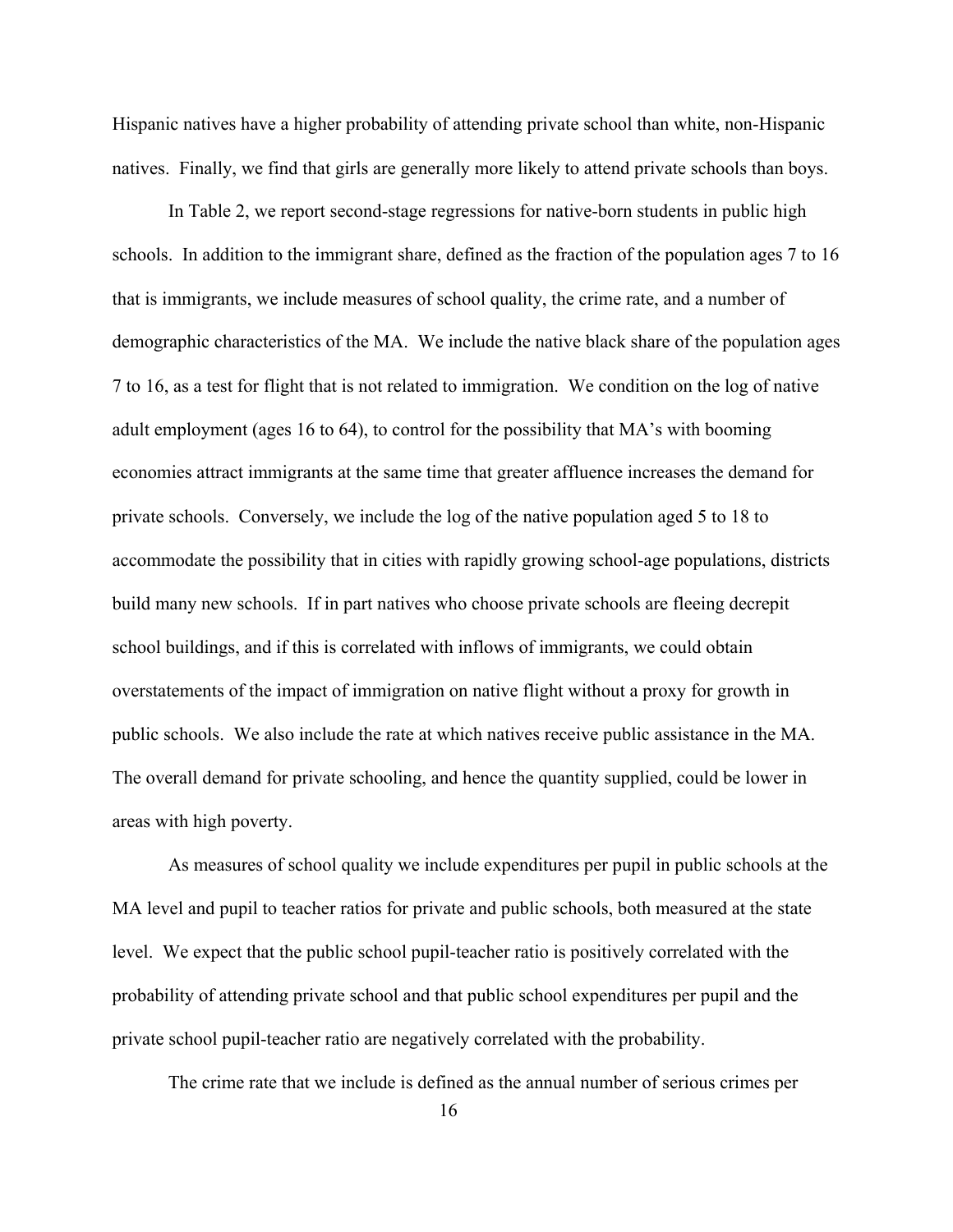1,000 residents in each county, aggregated to the MA level. A recent national survey suggests that the perceived quality of public schools and fears about crime could both influence parents' choice between public and private schools. <sup>19</sup> Appendix 1 reports means of these second-stage controls.

Specification 1 of Table 2 presents GLS estimates for high school choice. These estimates provide evidence of "native flight" from public high schools in response to immigration. The coefficient on the immigrant share in this equation is positive and statistically significant.<sup>20</sup> We also find a positive coefficient on the crime rate suggesting that perhaps native families choose the tighter restrictions or more homogenous population of students in private schools when high levels of crime exist in the area. However, this coefficient is not significant at standard levels. In contrast, all of the coefficients on the school quality measures are small and statistically insignificant and the coefficient on the native black share is positive, but statistically insignificant.

The finding of a positive coefficient on the immigrant share in the equation determining the probability of attending private high school for native children is consistent with the "native flight" hypothesis. It is important, however, to determine if this coefficient estimate implies a large or small effect of immigration on private school attendance. As noted above our second-

<sup>&</sup>lt;sup>19</sup> When asked to state their top concerns about their children, 66% listed fear over their children being a victim of crime, and 55% listed the quality of public schools. (Parents' top concern, listed by 71%, was the use of illegal drugs by their children.) (Archibold, 1998) Surveys of students themselves suggest that private schools are relatively safer. Chandler et al. (1998) report that in a 1989 survey of students ages 12 through 19, the following percentages reported the stated problems in (public/private) schools: street gangs present at school (16.4%/4.4%), availability of illegal drugs (64.8%/47.2%), student was a victim of any crime (14.7%/12.8%), student was a victim of violent crime (3.5%/2.9%).

 $20$  The coefficient estimate on the immigrant share is slightly smaller using the 1990 cross-sectional sample and much smaller using the 1980 sample. The 1990 and 1980 coefficients (standard errors) are 1.6071 (0.6638) and 0.5170 (0.8759), respectively.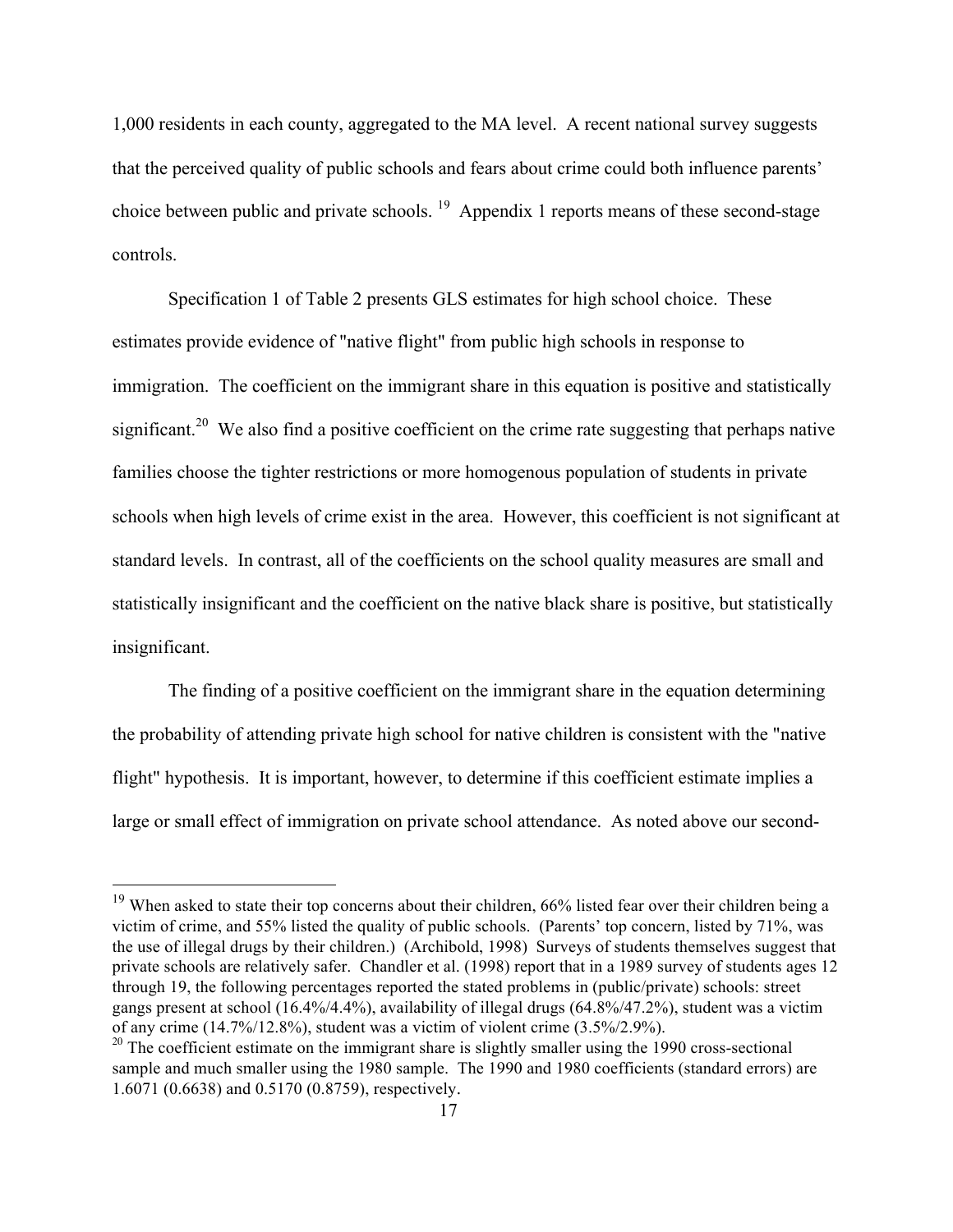stage coefficients are in the same metric as the probit coefficients, making them difficult to interpret.

Accordingly, we calculate the implied change in the number of native children who switch from the public school system to the private school system in an MA when one more immigrant child is added to the public school system. This rescaling provides a direct measure of the magnitude of "native flight" from the public school system in response to immigration. To calculate this "scaled derivative" we first find the  $\hat{w}$  that solves the following equation:

$$
(3.3) \tP_N^S = \Phi(\hat{w}),
$$

where  $P_N^S$  is the native private secondary school enrollment rate. This will allow us to examine the response of the native-born child who has the average probability of attending private school.

The derivative of the number of natives who enter private secondary school with respect to the number of immigrants who enter public secondary schools is then equal to:

$$
(3.4) \quad \frac{dN_N^{\text{Pr},S}}{dN_I^{\text{Pb},S}} = N_N^S \frac{d\text{Prob}(Y_{\text{int}} = 1)}{dN_I^{\text{Pb},S}} = \gamma_I \phi(\hat{w}) N_N^S \frac{N_N}{(N_N + N_I)^2} \frac{N_I}{N_I^{\text{Pb},S}}
$$

where,  $N_N^{Pr,S}$  is the number of natives in private secondary school,  $N_I^{Pb,S}$  is the number of immigrants enrolled in public secondary school,  $\gamma$ *I* is the coefficient on the immigrant share,  $\phi$  is the normal probability density function,  $N_N^S$  is the number of natives enrolled in secondary school, and  $N<sub>N</sub>$  and  $N<sub>I</sub>$  are the total number of natives and immigrants (ages 7 to 16), respectively.<sup>21</sup> In Table 2, we report these "scaled derivatives" below the standard errors for the

 $21$  This formula assumes that the number of immigrants who are enrolled in public school is proportional to the number of immigrants (ages 7-16). This assumption explains the presence of the final ratio in (3.4). While "immigrant flight" and returns to scale in teaching immigrants in public schools (which work in opposite directions) would make this assumption not strictly correct, it is unlikely to be far from the truth.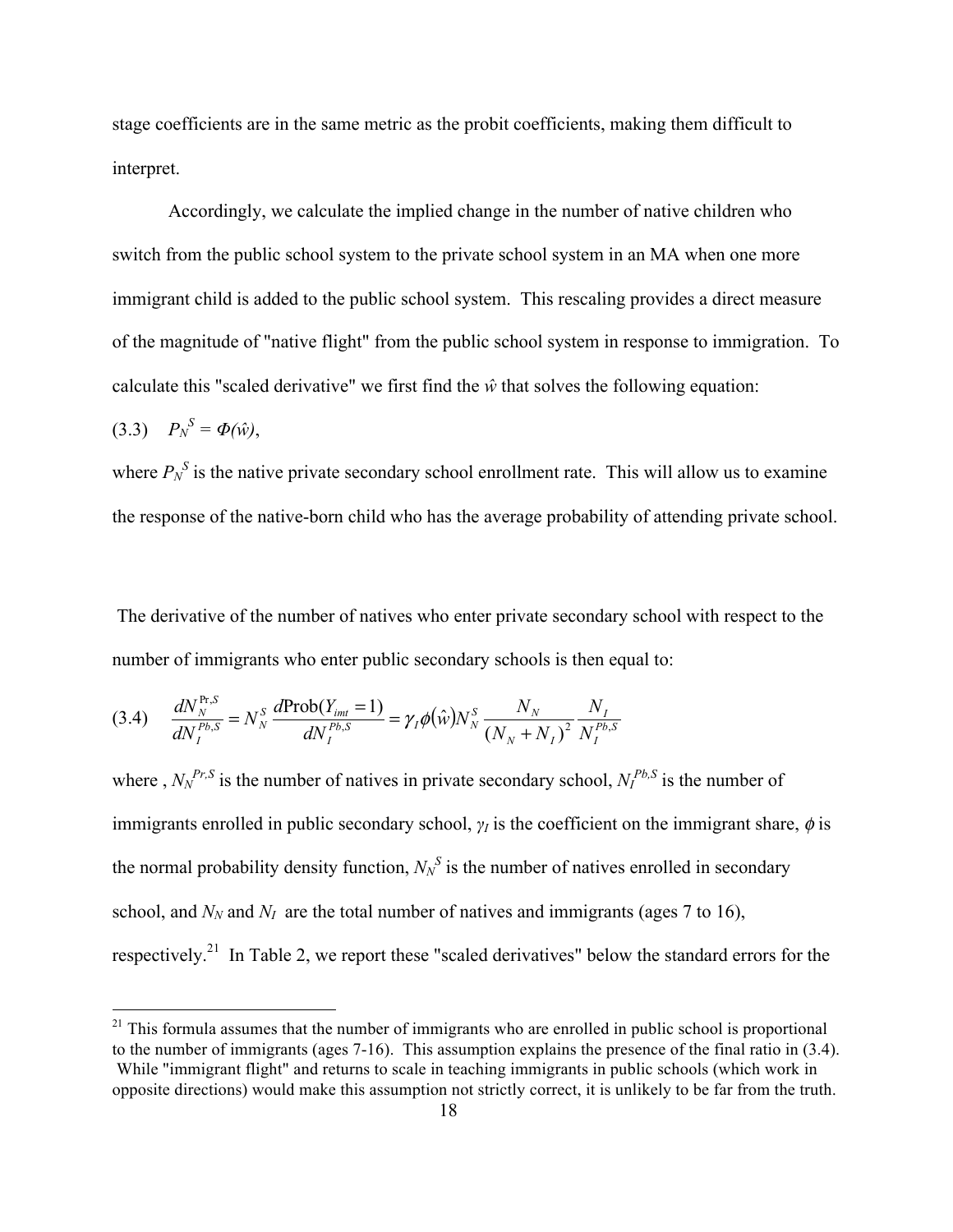coefficients on the immigrant share.

Our estimate of the "scaled derivative" implies a large effect. Each immigrant added to the public schools in an MA results in a predicted decrease of 0.26 native students in public schools and a corresponding increase in native enrollment in private schools. Another way of viewing the size of the effect is to note that for every four immigrants added to the public schools in an MA, just over one additional native is predicted to switch to private school from public school. Clearly, the estimates imply a high level of "native flight" in response to immigration.

We estimate the second-stage regression using two alternative techniques to check the robustness of this coefficient estimate. We first estimate the second-stage regression using ordinary least squares (OLS). We are concerned that our positive coefficient estimate on the immigrant share is simply due to a positive correlation between immigration and private school rates in a few large U.S. MAs. The use of GLS in Specification 1 generally places more weight on larger MAs. In contrast, OLS places an equal weight on all of the 132 MAs. The results from this regression are reported in Specification  $2<sup>22</sup>$ . The coefficient estimate on the immigrant share is slightly smaller, but overall, similar in magnitude to the one reported in Specification 1.

Our first-difference estimates eliminate the bias due to MA fixed effects that are correlated with native private school rates and the immigrant share. These estimates, however, do not eliminate potential biases due to MA-specific transitory effects that are correlated with changes in native private school rates and changes in the immigrant share. In particular, immigrants may choose to live in MAs that are experiencing fast local economic growth. The MAs that are experiencing fast local economic growth may also have increasing native private schools rates, thus causing a spurious correlation between changes in native private school rates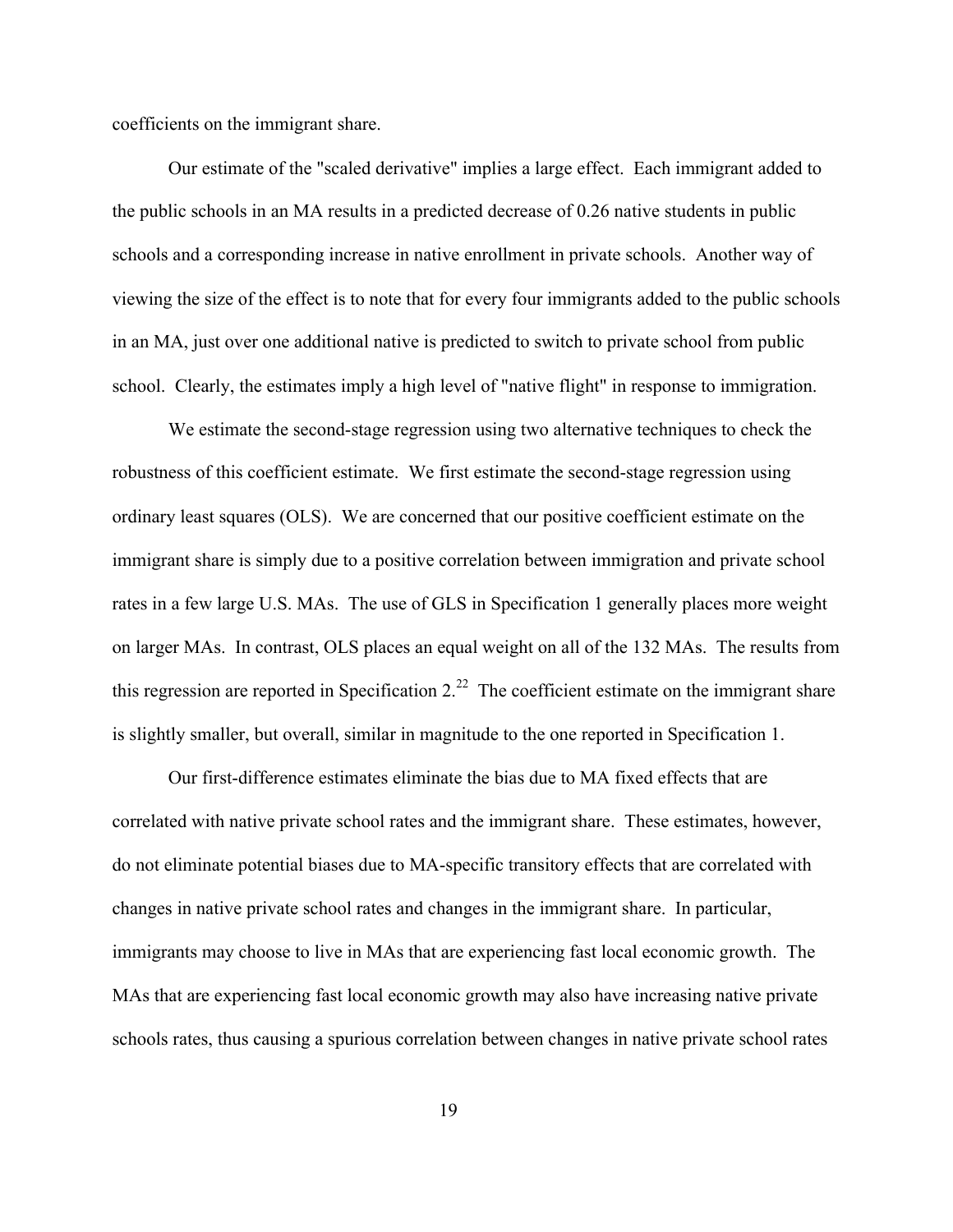and immigration. We have already attempted to solve this issue by controlling for household income per capita in the first-stage probit and at the MA level log native employment and the native public assistance rate in the second-stage models. To address this problem in a different way, we apply the instrumental variables (IV) approach taken in Altonji and Card (1991), using the 1980 value of our immigration measure as an instrument for the change in its value from 1980 to 1990.<sup>23</sup>

We report IV results for native secondary school students in Specification  $3<sup>24</sup>$ . The coefficient estimate on the immigrant share is much larger (although its 95% confidence interval captures both the GLS and OLS coefficient estimates and the null hypothesis of no effect at all). The IV model is thus not at all conclusive.

Coefficients on the other second-stage variables are also of interest. As before, the other regressor that comes closest to being statistically significant is the crime rate. <sup>25</sup> Nonetheless, the signs on the other regressors typically conform with the theoretical reasons mentioned earlier for including them. For instance, cities that experienced rapid growth in the native school population, ceteris paribus, experienced declines in the probability of native flight, perhaps due to the construction of new schools. But none of the effects are significant.

 $24$  The formula for the vector of second-stage coefficient estimates is:

 $22$  We report heteroscedasticity consistent standard errors.

<sup>&</sup>lt;sup>23</sup> The use of this instrument is supported by Bartel's (1989) finding that recent immigrants tend to locate in SMSAs that have large numbers of previous immigrants from the same country.

 $(Z' \Omega^1 W (W' \Omega^1 W)^1 W' \Omega^1 Z)^1 Z' \Omega^1 W (W' \Omega^1 W)^1 W' \Omega^1 \hat{\alpha}_{m90}$ , where Z,  $\Omega$ ,  $\hat{\alpha}_{m90}$  are as defined above, and *W* includes the 1980 immigration measure and first differences of the MA-level controls.

 $25$  Even though the crime rate variable is insignificant, we note that in robustness tests that use not 15-16 year olds but all enrollees aged 5-20 in secondary schools the main difference from Table 2 is that the crime rate coefficient becomes highly significant. This accords with cross-sectional models of publicprivate school choice recently estimated by Figlio and Stone (1997). It also squares with results from a 1995 survey showing that 41% of teachers in Grades 7-12 reported that "violence in and around school" was a serious or somewhat serious problem (National Center for Education Statistics, 1996, p. 141).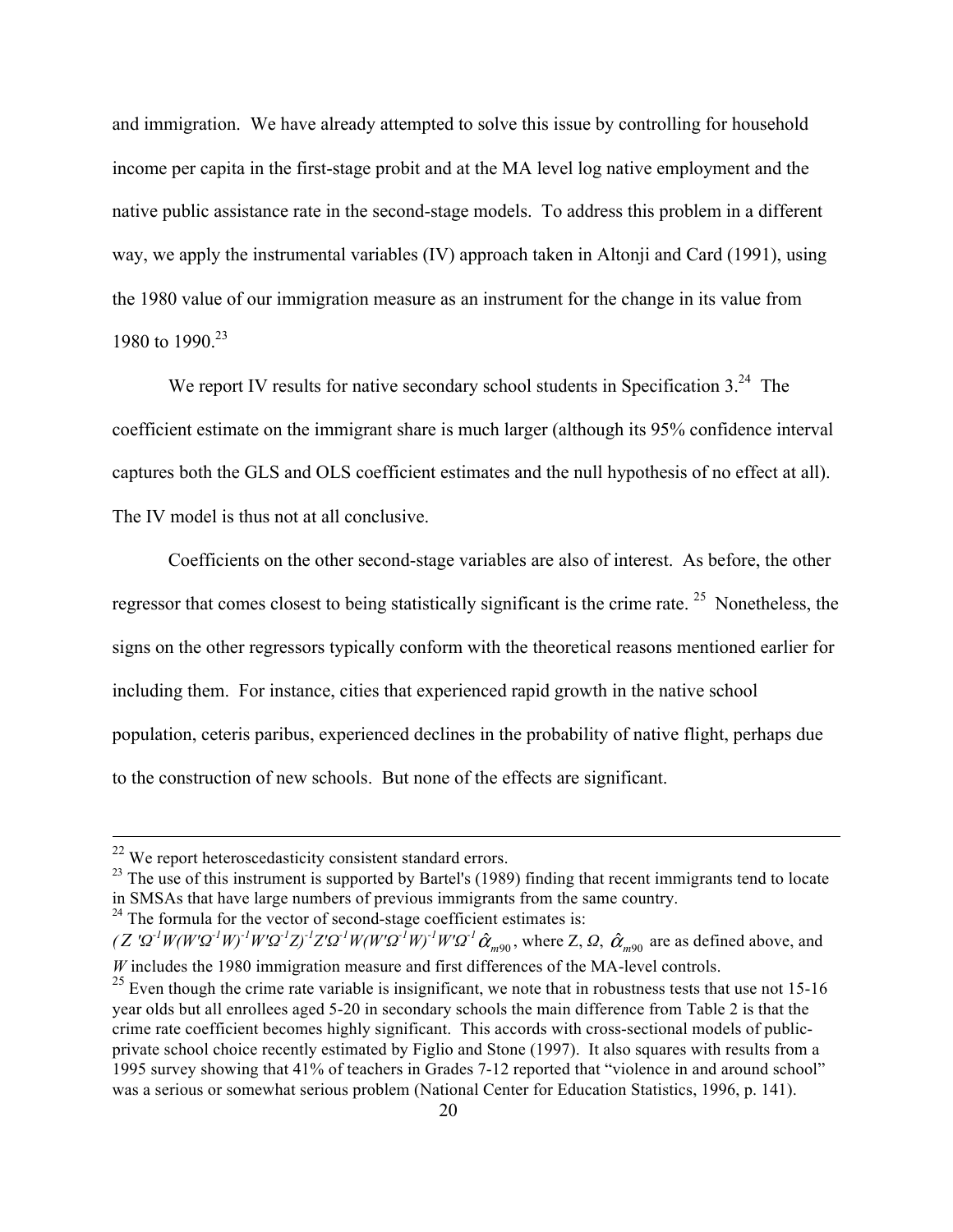Interestingly, the coefficients on native black share are positive but are much smaller than those on the immigrant share and are not statistically significant. We retain the hypothesis that a rise in the black native share is not related to natives' school choice, but this may be due to a lack of variation in this variable between 1980 and 1990.<sup>26</sup> Certainly, it is noteworthy that we find stronger evidence of a flight effect from immigrants than from native blacks. We also estimate additional regressions that remove this variable. The coefficients and standard errors on the immigrant share do not change appreciably.

We now examine results for our sample of native children enrolled in primary school. Second-stage estimates are reported in Table  $3<sup>27</sup>$  Again, we supplement our preferred GLS model with an OLS model in Specification 2 and an IV model in Specification 3. The results are quite similar across specifications. We find negative, although statistically insignificant, coefficients on the immigrant share.<sup>28</sup> (The sign reverses in the IV model but the model is extremely imprecise.) The coefficients on other variables are not statistically significant at the 0.05 level, although there is weak evidence that higher spending per pupil in public schools lowers the probability that natives send their children to private school. We conclude that there is no evidence of a statistically significant link between immigration inflows and changes in native parents' decisions about whether to send their children to private schools at the primary level. The contrast between the results for primary and secondary schools fits in with our hypothesis that the impact of immigrants on natives' school choice should be larger in high

 $26$  For our sample of 132 MAs, the native black share increased by only 0.5 percentage points from 1980 to 1990. See Appendix 1.

 $27$  In the reported scale derivatives we use private primary school rates and counts for native and immigrant primary schoolchildren.

<sup>&</sup>lt;sup>28</sup> We find small, statistically insignificant coefficients on the immigrant share using the 1990 and 1980 cross-sectional samples.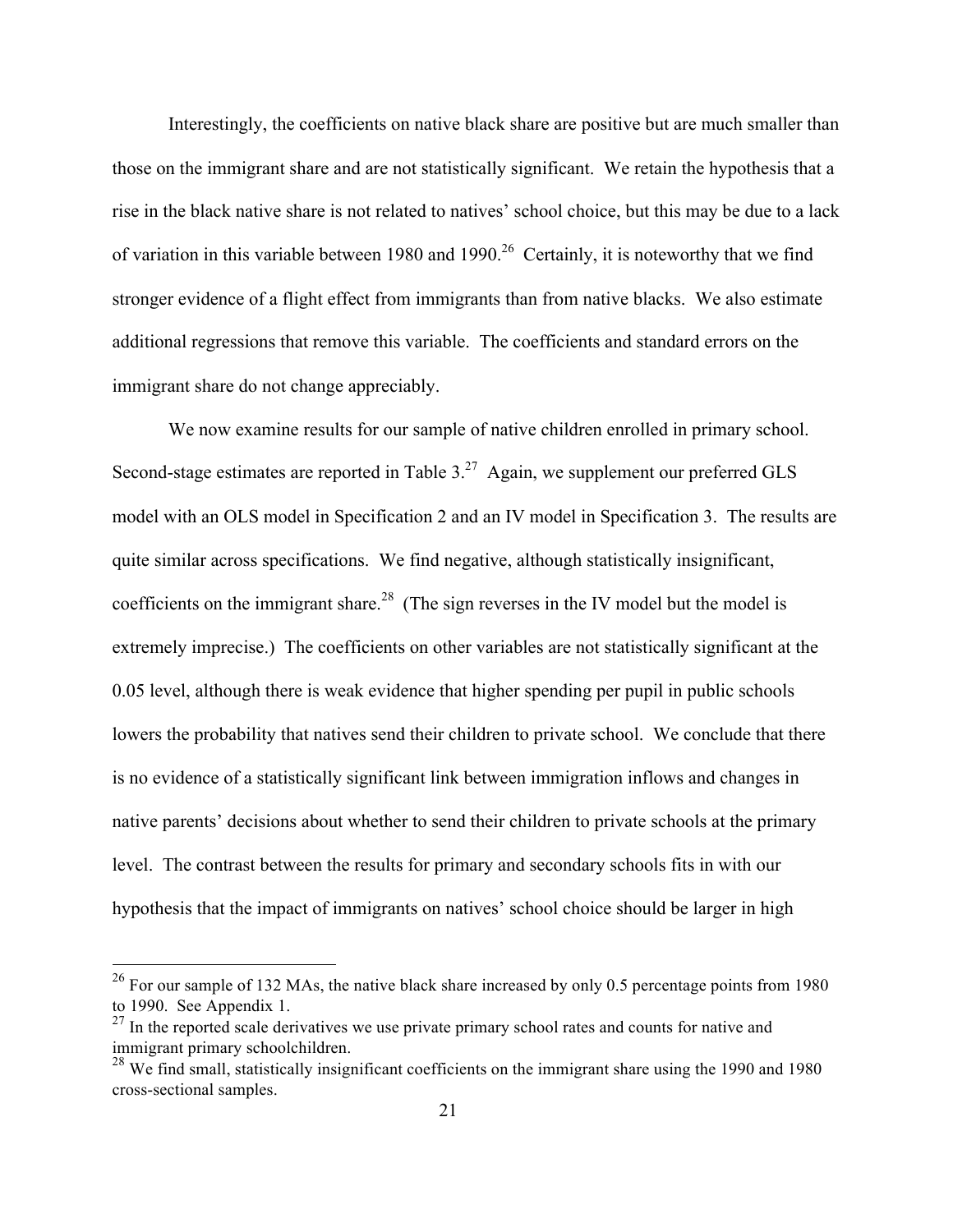schools than in lower grades. Many elementary and middle schools typically act as feeders into an area's high school, thus leading to greater mixing among groups at the high school level.

#### *Estimated Responses to Different Types of Immigrants*

If the 'flight from immigrants' interpretation of the secondary-school results is correct, then native parents should be more likely to switch their children into private schools if immigrants in the local area are less acculturated to American schools. Accordingly, we divide immigrants into those who speak only English at home and those who speak another language at home. We then calculate English- and non-English-speaking immigrant shares of the total population (ages 7 to 16) and include these two measures in our second-stage regressions.<sup>29</sup> Table 4 shows the results. For secondary school students, we find positive and statistically significant coefficient estimates on the non-English-speaking immigrant share, and a much smaller and statistically insignificant coefficient on the English-speaking immigrant share. The positive coefficient estimate on the non-English-speaking immigrant share is 13% larger than the original coefficient estimates reported in Table 2, suggesting that "native flight" is almost purely from non-English-speaking immigrants.

Although we suspect that difficulties related to language barriers between immigrants and natives may be the main factor related to shifts in native attendance toward private schools, another possibility is that natives react to the degree of acculturation of immigrants more broadly. To check this, we replaced the immigrant share in the age group 7 to 16 with the share of this age group consisting of immigrants who arrived in the United States within the last five

 $29$  In 1980 and 1990, 23.9 and 13.1 percent of immigrant children spoke only English at home, respectively.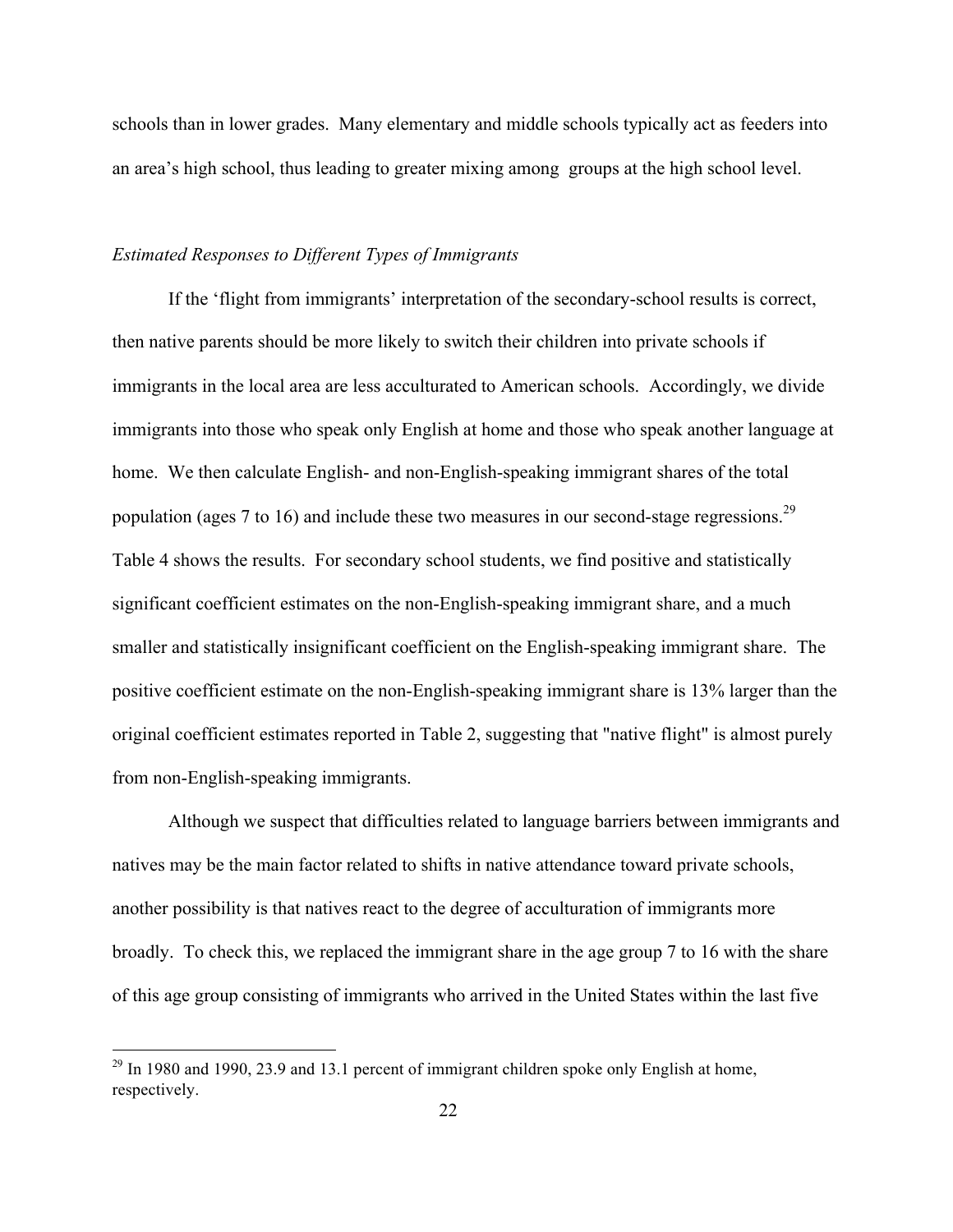years and the share consisting of immigrants who arrived earlier. These variables were quite collinear, so that neither was significant. This test therefore sheds little light on the acculturation hypothesis.

Finally, we repeated the GLS model for high school students after adding the share of native-born Hispanics in the population aged 7 to 16. As specification 3 in Table 4 shows, the coefficient on immigrant share fell by 14%, leaving the t-statistic at 1.69. Thus the immigrant share remains statistically significant at 9%. In contrast, the share of native-born Hispanics had a coefficient barely over half as large, with a very low t-statistic of 0.1.22. It seems clear that the drop in the level of the immigration effect is largely due to collinearity between our immigration measure and the share of the population that was native-born Hispanic. The population-weighted correlation between this variable and immigrant share was 0.6. This high correlation is not surprising as the parents of many native-Hispanic children are themselves immigrants.

Furthermore, many native-born Hispanic children are LEP students. In 1980 and 1990 63.1% and 63.8% of native-born Hispanic children (in the age group 7 to 16) spoke a language other than English at home. These figures are quite similar to those for immigrant children, of whom 76.1% and 86.9% spoke a language other than English at home in the two Census years. Thus, if natives choose private schools in reaction to the financial strains placed on public schools by children with limited ability in English, it is not surprising to find that both the coefficient and the t-statistic on the immigrant share fall when we add the native Hispanic share to the model. Parents are likely to react similarly to either type of LEP student. Still, it is remarkable that we find that it is the share of immigrants in the school-age population, and not the share of Hispanics, that is the variable far more strongly related to school choice among natives.

23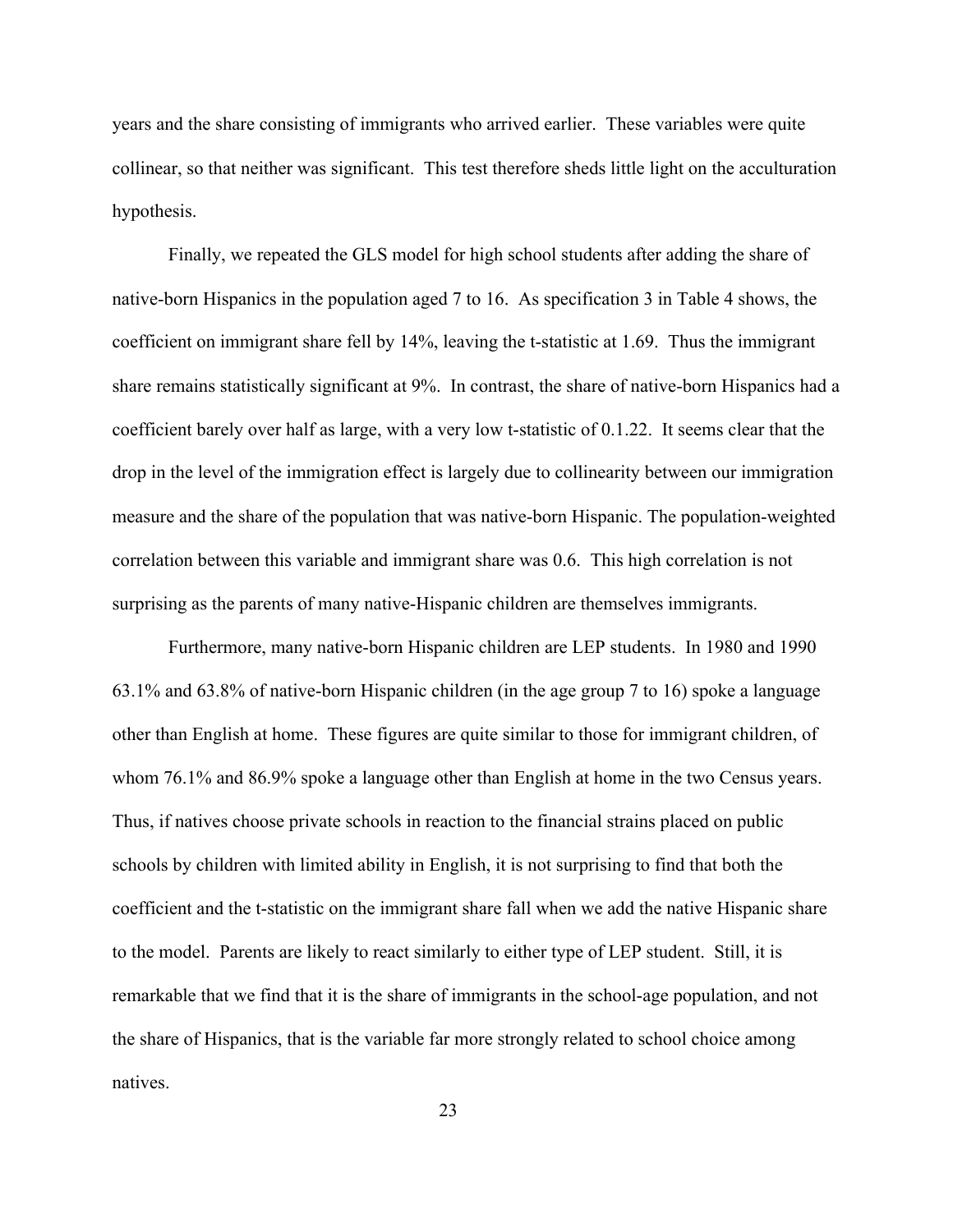### *Estimates of "Native White Flight" and "Native Minority Flight"*

If it is true that an influx of immigrant children causes some natives to switch to private schools, it becomes important to know who switches. Native minorities might experience greater contact with immigrants in public schools, if they are more likely to live in the same neighborhoods. On the other hand, native whites, being wealthier on average, may be more likely to have the money necessary to react by sending their children to private school. Finally, these groups may differ in their tastes. To this end, we repeated the analysis separately for non-Hispanic, white native-born children and for all other native-born children. We estimate twostage probit regressions for primary and secondary schools. For brevity, we only report the results from the second-stage regressions.

The GLS results appear in Table 5. In Specification 1, we report the results for white natives attending secondary schools. The coefficient estimate on the immigrant share is positive and statistically significant. It implies that the addition of one immigrant to the public school system leads 0.28 white natives to switch from public to private schools. Therefore, we find evidence that inflows of immigrants into the public school system are having a large effect on the private/public school choices of white natives. Furthermore, the similarity between this derivative estimate and the one reported in Specification 1 of Table 2 suggests that the behavior of white native families is primarily responsible for our overall finding of "native flight" in response to immigration.<sup>30</sup>

Specification 2 reports the results for primary school. The coefficient on the immigrant

 $30$  We calculate the scaled derivative using the white native private school rate and the number of white natives enrolled in school.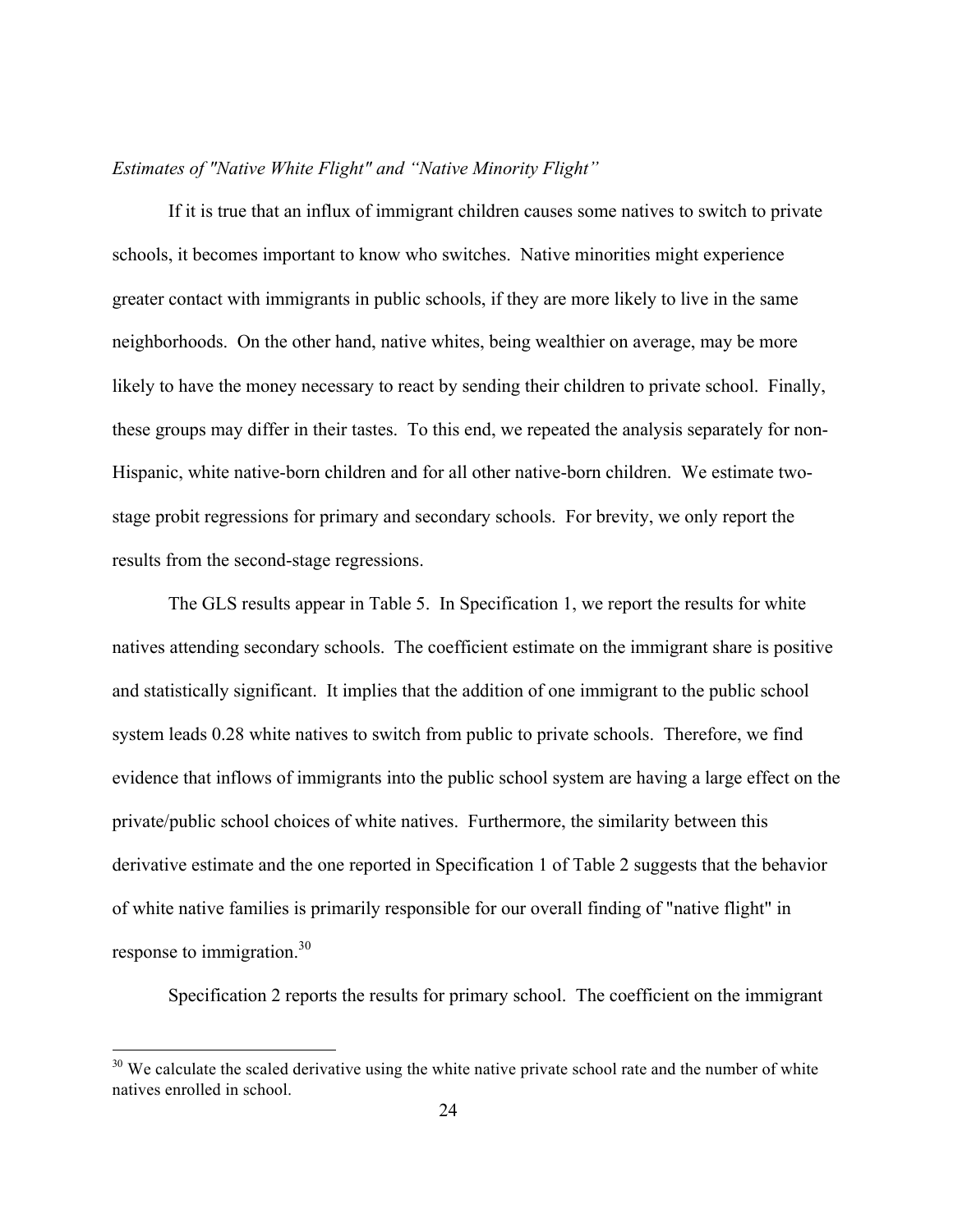share in this equation is very small and is statistically insignificant. It does not appear as though white natives are fleeing public primary schools.

Specifications 3 and 4 report the corresponding estimates for minority native students. These estimates are based on a much smaller number of students than was available for the white non-Hispanic sample.<sup>31</sup> In several of the MA's, very few or no minority students in the sample attended private school in one or both Census years, making it difficult or impossible to identify the coefficient on the MA dummy variables. We therefore restricted our sample to metropolitan areas for which we had at least 200 observations in both 1980 and 1990. As shown in Table 5, our second stage sample drops by 25 MA's in the primary school sample, and by 74 MA's in the secondary school sample. We find no evidence that the immigrant share influences primary school choice, but at the secondary level some very weak evidence of native minority flight emerges. However, the scaled derivative for this group is very small compared to that for white natives. As mentioned above, the results for whites appear to confirm that almost all of the observed "flight" is accounted for by the sample of white natives.

As a check on the strong result for white natives in secondary schools, we estimate the second-stage regressions using OLS and IV. The coefficients closely match the results for all natives reported in Table 2. In the OLS model the implied derivative is 0.24; in the IV model, the derivative estimate implies that 0.59 native white children leave public high schools in response to each additional immigrant. The coefficients are significant at 5% and 0.5% respectively. $32$ 

 $31$  We do not exclude a random sample from the minority primary-school sample.

<sup>&</sup>lt;sup>32</sup> We also did some tests for outliers, manually removing outliers and testing whether one major region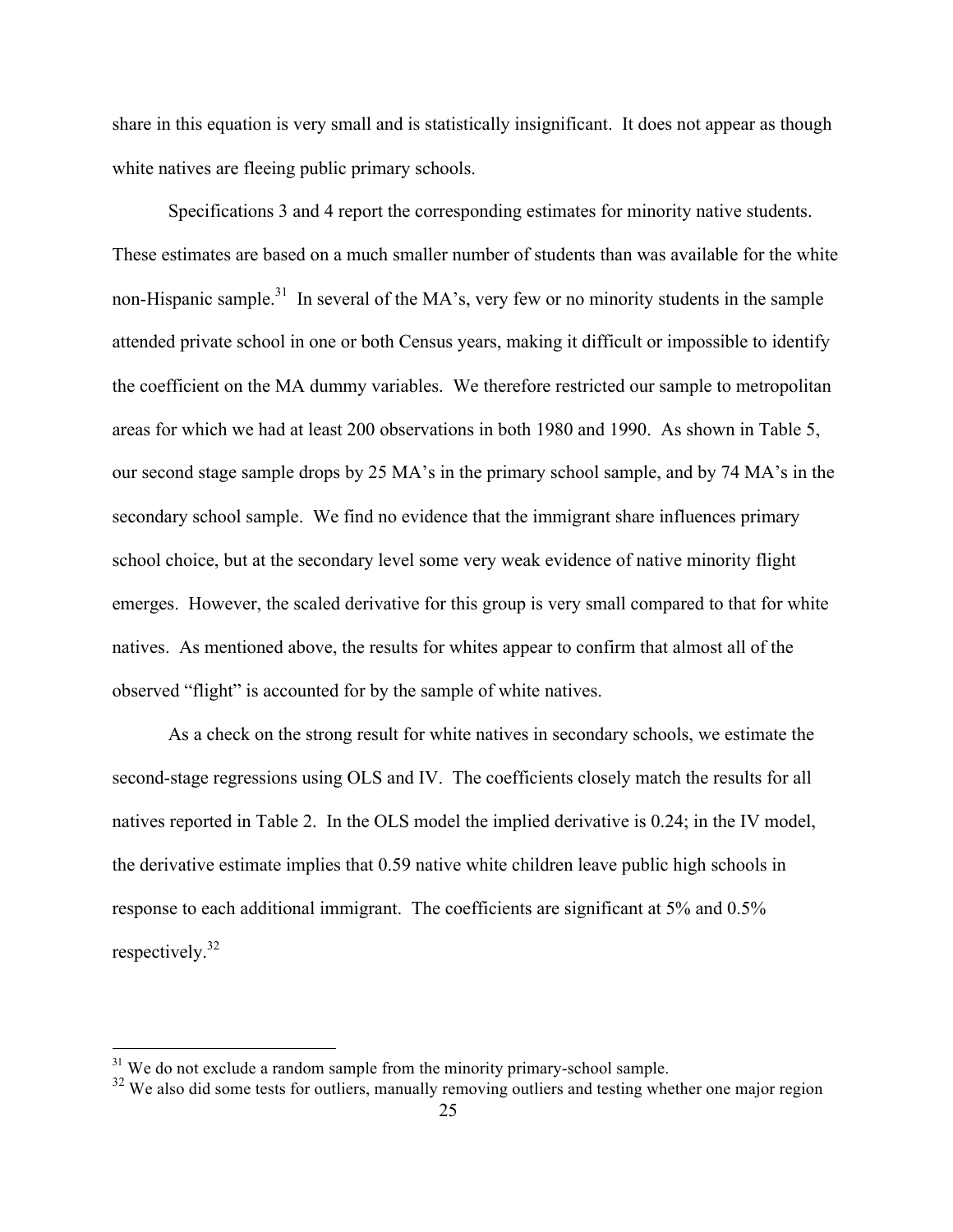In an absolute sense, the impact of immigration on natives' choice between public and private schools is rather large. Our GLS estimates imply that roughly one native-born high school student switches to private schools for every four immigrant schoolchildren who enroll in the public high schools.

It is equally important, however, to assess the overall impact on enrollment by natives in public and private schools. Using the coefficient on the immigrant share reported in Table 2 and the change in the weighted immigrant share reported in Appendix 1, we can estimate the predicted change in the average probability that a native high school student enrolls in private school. For our sample of 132 MAs, the private secondary school rate was 10.29 percent in 1980. If nothing else had changed between 1980 and 1990, the percentage of secondary school natives attending private schools is predicted to have risen to 10.64 percent by 1990, an increase of 0.34 percentage points or 3.3 percent.<sup>33</sup>

This simulation leads to another measure of the size of the effect: the arc elasticity of the secondary private school share with respect to the immigrant to population ratio is 0.143.

This is a fairly hefty increase seen from the point of view of private school administrators. But of course, the corresponding drop is fairly modest from the point of view of public high school administrators. Our estimates predict that whereas in 1980, 89.71 percent of high school students attended public schools, increases in the immigrant share should have lowered this to 89.36 percent in 1990. The rise in the immigrant to population ratio during the

 $\overline{a}$ 

of the country was driving the results. Little changed in these tests.

<sup>&</sup>lt;sup>33</sup> The 1990 predicted private school rate equals  $\Phi(\hat{w}_{80} + \gamma_I (I_{90} - I_{80}))$ , where  $\hat{w}_{80}$  is defined as in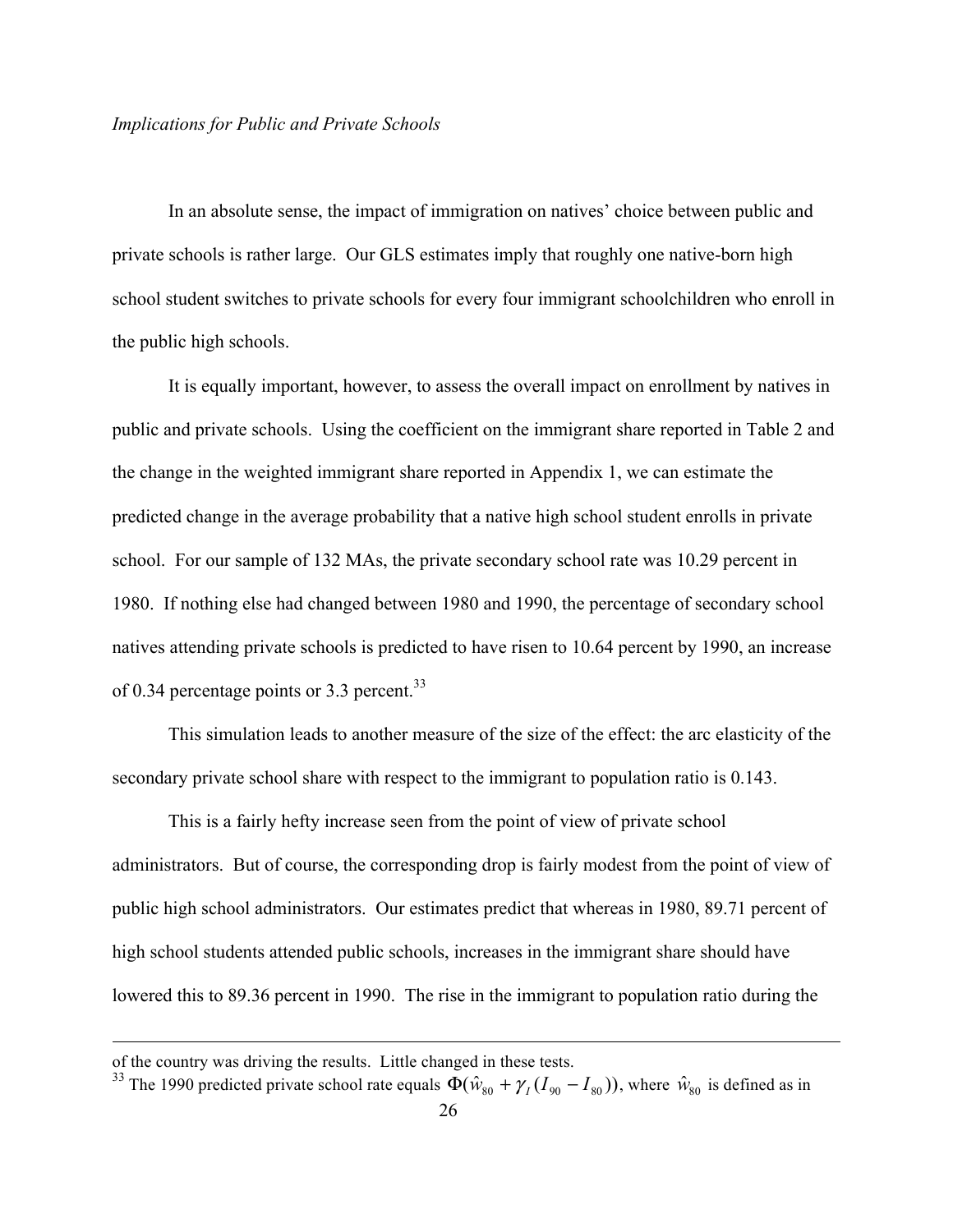1980's may have nevertheless led to a slight decrease in the level of public support for public high schools, because 0.34 percent of native parents apparently switched their children from public high schools to private high schools in response.

Clearly, at the national level trends in the immigrant share are unlikely to have led to major swings in the enrollment shares of public high schools. We note, however, that the impact of immigration is likely to have varied dramatically across regions, due to the fact that certain cities witnessed large increases in the share of immigrants in the school-age population. In our sample of 132 MA's, several major MAs experienced increases in the immigrant share substantially above the weighted average. For example, the immigrant share increased from 1980 to 1990 by 0.0437 in Los Angeles, 0.0403 in San Francisco, and 0.0643 in Miami. These changes are predicted, *ceteris paribus*, to have led to increases in the native private high school rate by 1.34 percentage points (14.7 percent) in Los Angeles, 1.42 percentage points (12.7 percent) in San Francisco, and 2.51 percentage points (20.0 percent) in Miami.<sup>34</sup> Estimates using the IV model in Table 2 suggest changes that were just over twice as large, but of course, they are estimated imprecisely.

## **4. Conclusions**

 $\overline{a}$ 

Using 1980 and 1990 Census microdata, we investigate whether native children are leaving public schools in response to inflows of immigrant children. Estimates from our probit regressions provide evidence of "native flight" into private schools from public secondary schools, but not from public primary schools. We might expect stronger flight at the secondary

 $(3.3)$ , but uses the native private school rate for 1980, and  $I_{90}$ - $I_{80}$  is the change in the immigrant share.

 $34$  To make these calculations we use the same formula as that used to calculate the 1990 predicted private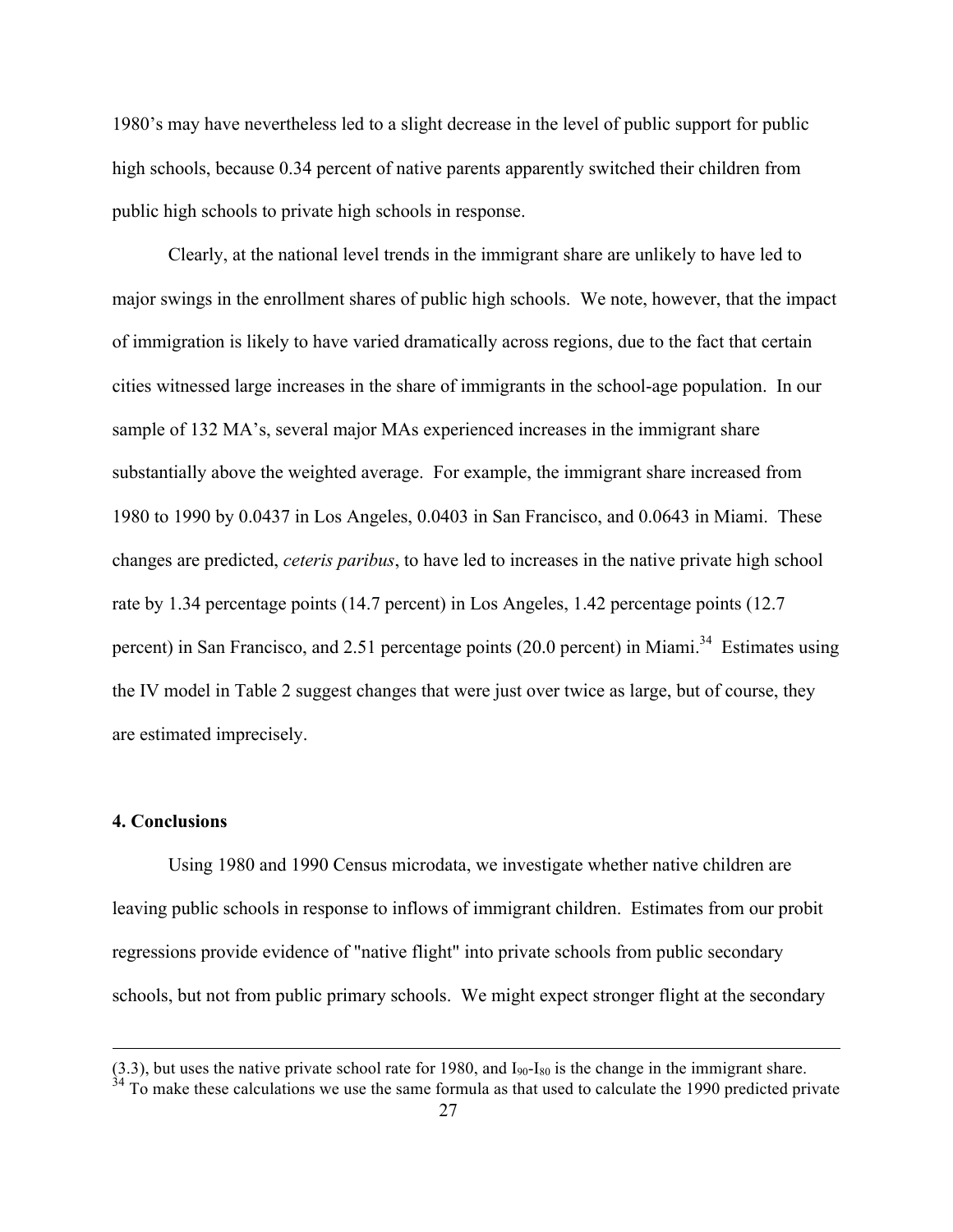level for a number of reasons. First, high schools draw from a number of feeder schools, so that as a native student progresses through public school, his or her contact with immigrants should increase. This is especially likely among affluent natives. Second, channeling of Limited English Proficient (LEP) students into separate bilingual or immersion classes occurs mainly in elementary schools. Thus the degree of contact between immigrant and native students may rise in high schools because of the mainstreaming of LEP students into classes with native speakers.

The effect of immigration on the secondary school choices of native-born children appears to be quite large. Each immigrant added to the public high schools in a metropolitan area is predicted to result in a decrease of about 0.25 native-born children in the schools.

We also find that white natives account for almost all of the observed shifts into private schools. We disaggregated immigrants of school age into those who speak a language other than English at home and those who speak English at home. We found evidence that natives are reacting to immigrants who speak another language at home. Overall, these results suggest that immigration has an important secondary effect on the ethnic, racial and immigrant composition of public high schools in the United States.

What is the underlying reason for the observed shifts toward private schooling when the immigrant share of the young population rises? Our analysis, because it does not condition on the types of programs in place for LEP students in each city, cannot shed any direct light on this question. We stated a hypothesis in the Introduction that LEP students place additional stress on a school's resources, which in turn induces "flight". Hoxby (1998), Betts (1998) and Betts and Lofstrom (2000) provide evidence that immigration is associated with a slight decline in educational attainment of natives. This finding points to resource reallocation within schools and

school rate, but we now use MA specific 1980 private school rates and changes in the immigrant share.

 $\overline{a}$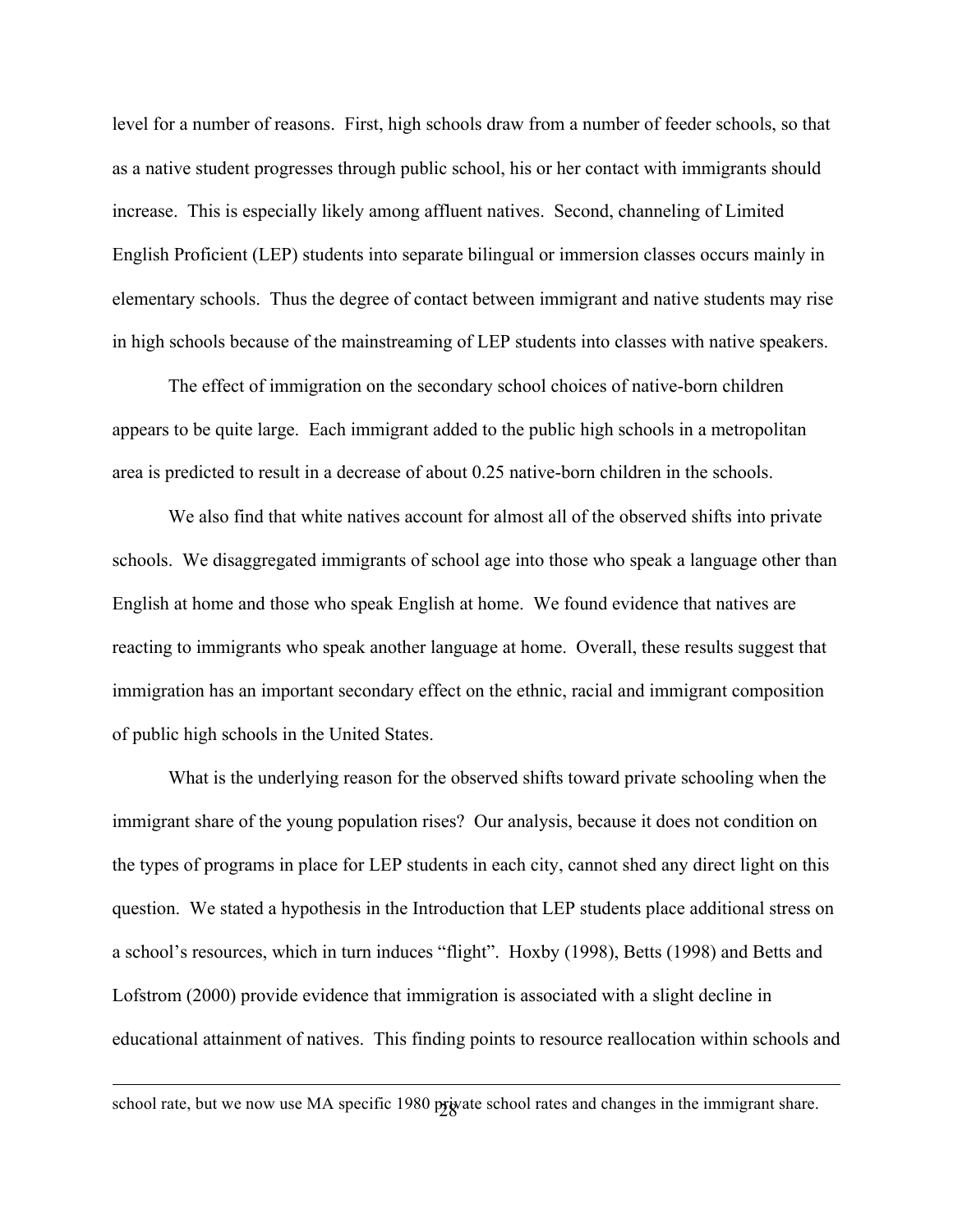universities as a potential consequence of immigration. We also acknowledged that a second possibility that some readers will find more realistic is what Conlon and Kimenyi (1991) in their analysis of whites' school choice as a function of race labeled "irrational prejudice". The finding that the overall immigrant share affects private school choice at the secondary level, where greater socioeconomic mixing occurs, but not at the primary level, is consistent with the idea of flight related to prejudice. We cannot distinguish between these two hypotheses.

Regardless of the mechanism, native parents appear to respond to immigration by sometimes enrolling their children in private high schools. These results imply that support among native voters for public schools might have decreased moderately during the 1980's, to the extent that parents who enroll their children in private schools have reduced willingness to pay for public schools through their taxes. This attempt at "separation" may also provide important clues about how a full-scale voucher system would change the distribution of students by race and immigration status across schools.

Our results should be regarded as suggestive, but further work on this important question, at the school or district level, is urgently needed. Our analysis has proceeded using nationally representative data, which is both the strength and weakness of our approach. Our analysis, by proceeding at the level of CMSA's, and over two years a decade apart, has potentially missed some other patterns. Our use of fairly wide metropolitan areas, dictated by a lack of consistent definitions in Census data, may have understated the total amount of native flight. In particular, some native families may have reacted to immigrant inflows not by choosing to send their children to private schools, but instead by moving to areas within the CMSA that have schools with relatively few LEP students. Similarly, our use of quasi-difference-in-difference methods is subject to potential biases caused by unobserved factors that changed over time, and which are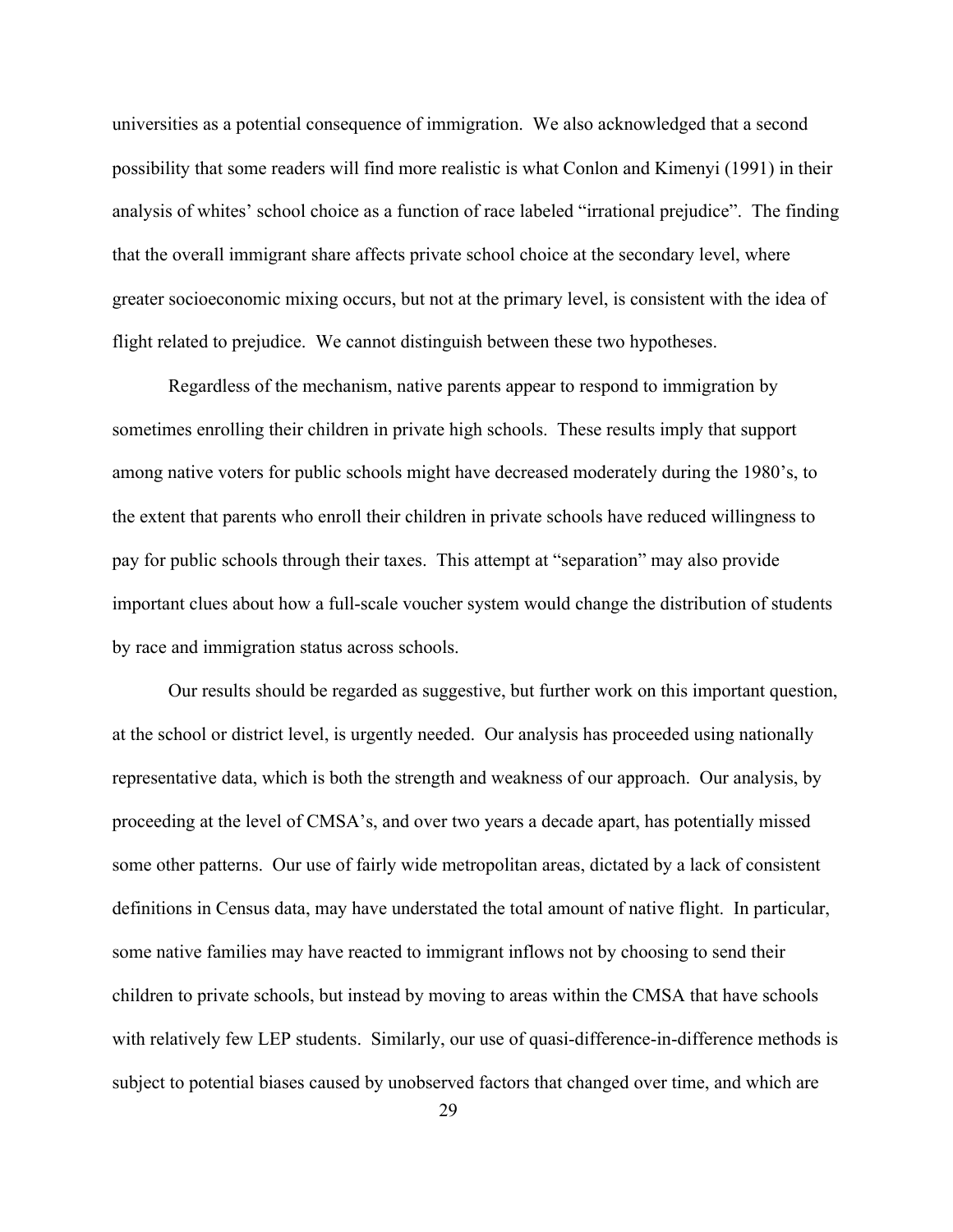correlated with changes in both immigrant shares and private school rates. Future research that uses a longer time-series and higher frequency data, perhaps with more narrowly defined geographical areas, may shed light on these issues.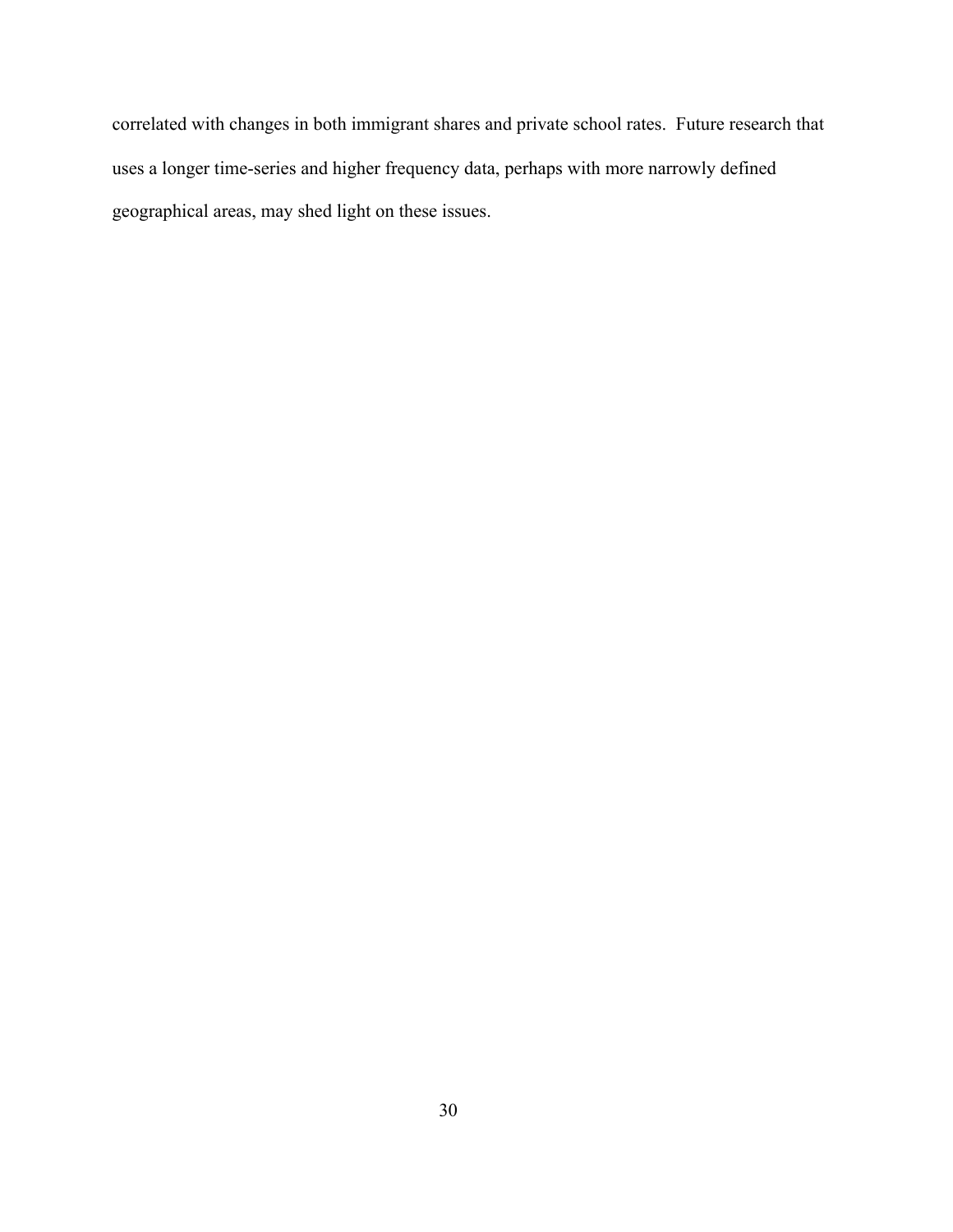| Table 1                                         |
|-------------------------------------------------|
| <b>Private School Rates by Immigrant Status</b> |
| <b>1980 and 1990 Census</b>                     |

|                               | 1980    | 1990          | Change    |
|-------------------------------|---------|---------------|-----------|
| Primary School (Ages 7-13)    |         |               |           |
| <b>Natives</b>                |         |               |           |
| Private school rate           | 13.21%  | <u>12.19%</u> | $-1.02\%$ |
| Private school students       | 109,915 | 95,640        | $-14,275$ |
| Immigrants                    |         |               |           |
| Private school rate           | 11.39%  | 7.78%         | $-3.61\%$ |
| Private school students       | 3,726   | 2,970         | $-756$    |
| Secondary School (Ages 15-16) |         |               |           |
| <b>Natives</b>                |         |               |           |
| Private school rate           | 10.29%  | 10.17%        | $-0.12\%$ |
| Private school students       | 26,613  | 20,294        | $-6,319$  |
| Immigrants                    |         |               |           |
| Private school rate           | 10.42%  | 6.23%         | -4.19%    |
| Private school students       | 1,264   | 969           | $-295$    |

Notes: (1) The sample consists of children who are currently enrolled in school, do not live in group quarters, and live in one of the 132 MAs.

 (2) The private school rate is the fraction of children enrolled in school that is enrolled in private school.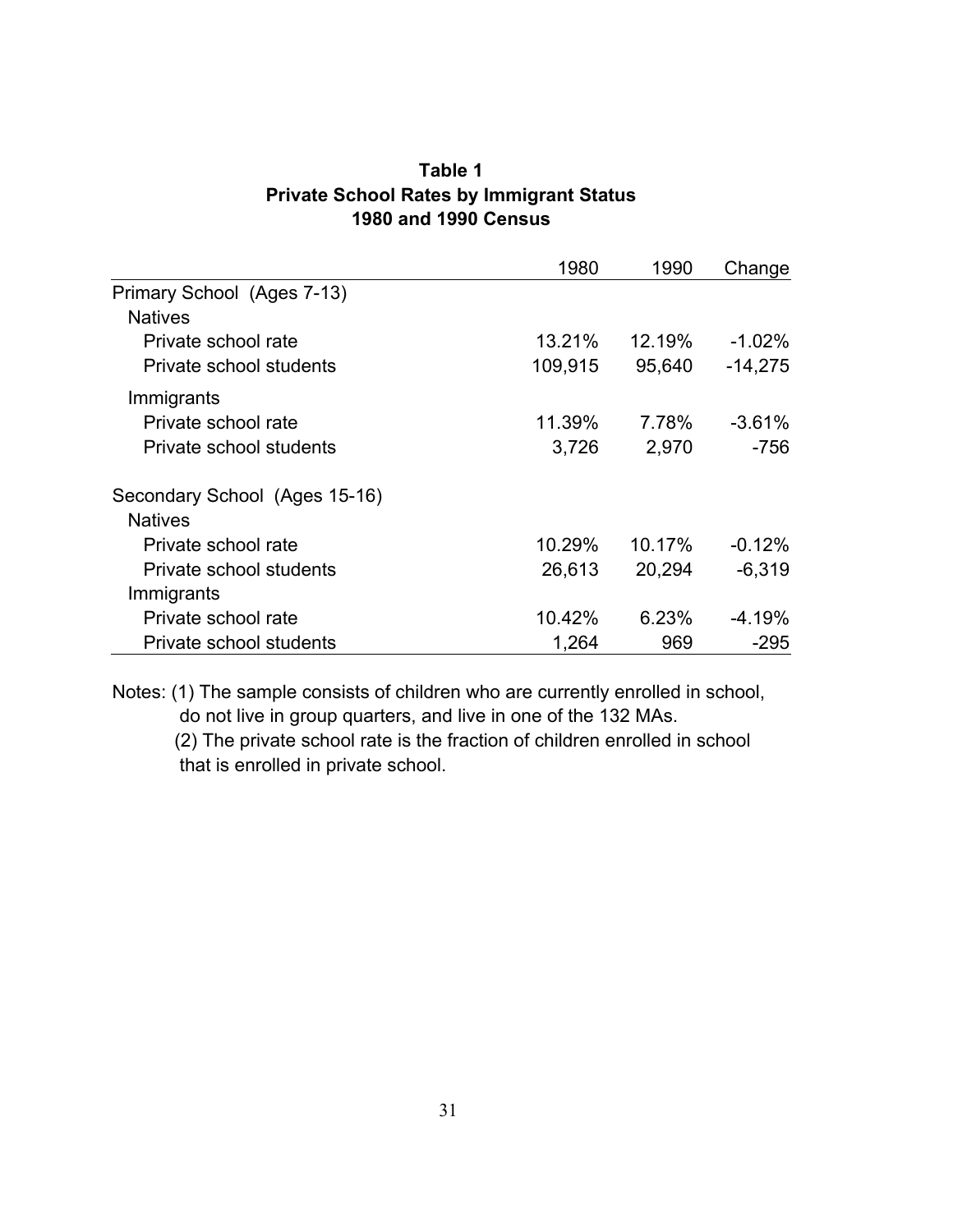# **Table 2**

## **Second-Stage Probit Regressions for Probability of Attending Private School Native-Born Children - 1980 and 1990 Census Secondary School**

| Secondary School                            |                    |                    |                    |  |  |
|---------------------------------------------|--------------------|--------------------|--------------------|--|--|
| Explanatory Variables (1980 to 1990 Change) | (1)                | (2)                | (3)                |  |  |
| <b>Estimation Technique</b>                 | <b>GLS</b>         | <b>OLS</b>         | IV                 |  |  |
| Immigrant share                             | 1.7766<br>(0.8514) | 1.5394<br>(0.9267) | 3.9049             |  |  |
| Scaled derivative                           | 0.2594             | 0.2248             | (2.3059)<br>0.5702 |  |  |
| Public school expenditures per pupil        | $-0.0276$          | $-0.0348$          | $-0.0314$          |  |  |
| (000s)                                      | (0.0255)           | (0.0271)           | (0.0258)           |  |  |
| Public school pupil/teacher ratio           | $-0.0024$          | $-0.0006$          | $-0.0093$          |  |  |
|                                             | (0.0107)           | (0.0115)           | (0.0127)           |  |  |
| Private school pupil/teacher ratio          | $-0.0017$          | 0.0023             | 0.0057             |  |  |
|                                             | (0.0156)           | (0.0167)           | (0.0173)           |  |  |
| Crime rate (per 1000 residents)             | 0.0145             | 0.0164             | 0.0152             |  |  |
|                                             | (0.0111)           | (0.0119)           | (0.0111)           |  |  |
| Native black share                          | 0.3900             | 0.4075             | 0.5581             |  |  |
|                                             | (0.7068)           | (0.7750)           | (0.7268)           |  |  |
| Log Native Employment (Ages 16 to 64)       | 0.0664             | 0.2027             | 0.1191             |  |  |
|                                             | (0.2031)           | (0.2241)           | (0.2099)           |  |  |
| Log Native Population (Ages 5 to 18)        | $-0.2082$          | $-0.3251$          | $-0.2630$          |  |  |
|                                             | (0.1891)           | (0.2096)           | (0.1970)           |  |  |
| <b>Native Public Assistance Rate</b>        | $-1.8119$          | $-1.3795$          | $-1.2679$          |  |  |
|                                             | (2.0958)           | (2.2492)           | (2.1662)           |  |  |
| Derivative adjustment factor                | 0.1785             | 0.1785             | 0.1785             |  |  |
| Sample size                                 | 132                | 132                | 132                |  |  |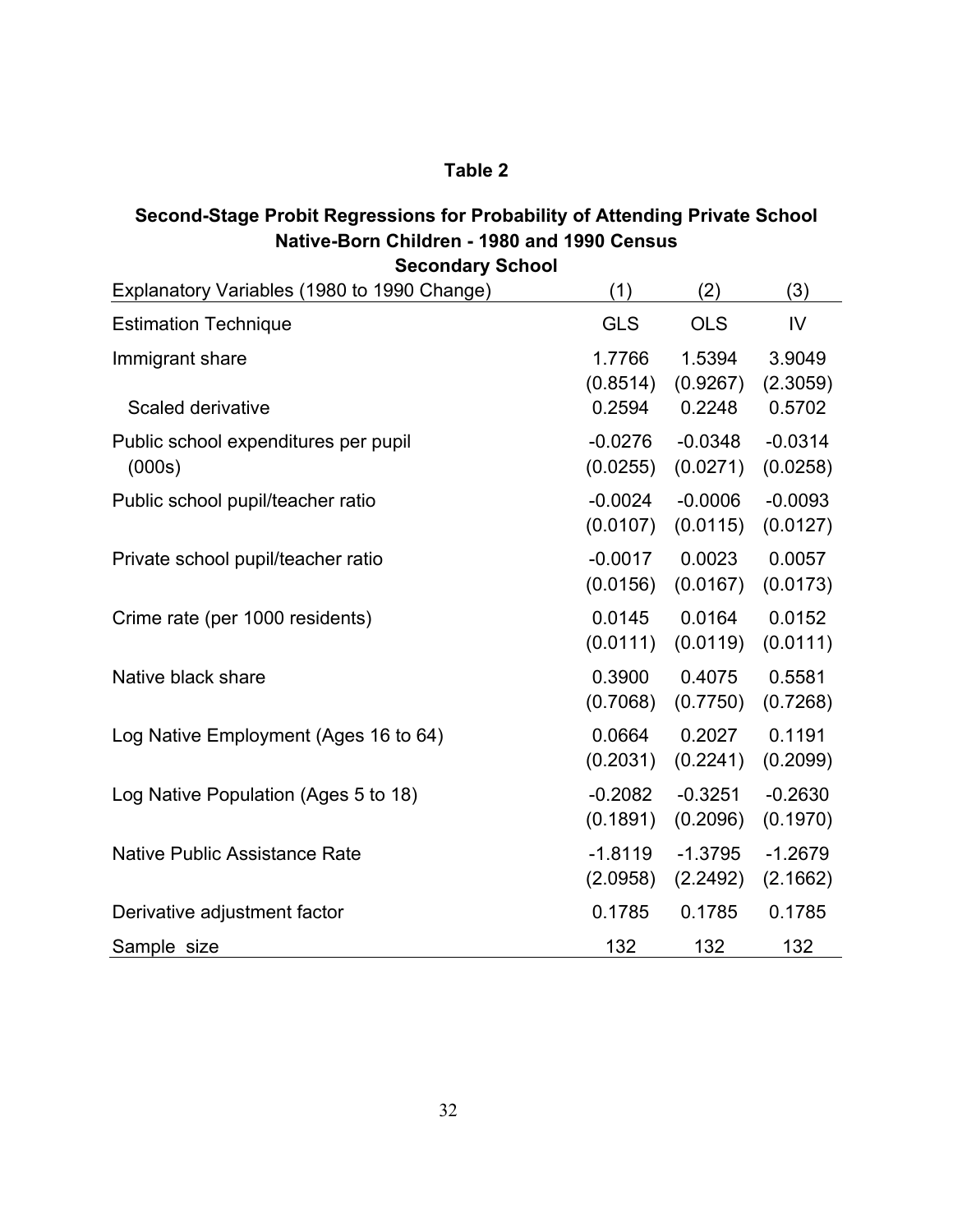Notes: (1) The sample consists of native-born children in the 1980 and 1990 Census who are currently enrolled in school and who are not living in group quarters. The table presents coefficients from a second-stage estimate based on the method of Borjas and Sueyoshi (1994). In the first stage a probit for student's enrollment in private vs. public school is run, including dummies for each MA and for each MA interacted with a dummy indicating whether the observation is from 1990. In the second stage, we model the coefficient on the latter dummy from the first stage, which represents the change in the MA fixed effect between 1980 and 1990. In this second stage, independent variables are the changes between 1980 and 1990 in the variables listed in the above table. (2) Standard errors are reported in parentheses. (3) The scaled derivative approximates the number of natives switching to private schools when the number of immigrants in the public schools is increased by one. (4) See text for details on the estimation technique used in each column. (5) Means of all variables are reported in Appendix 1. (6) The effect of a 1 unit increase in an independent variable on the private school probability can be calculated by multiplying the coefficient on that variable by the derivative adjustment factor.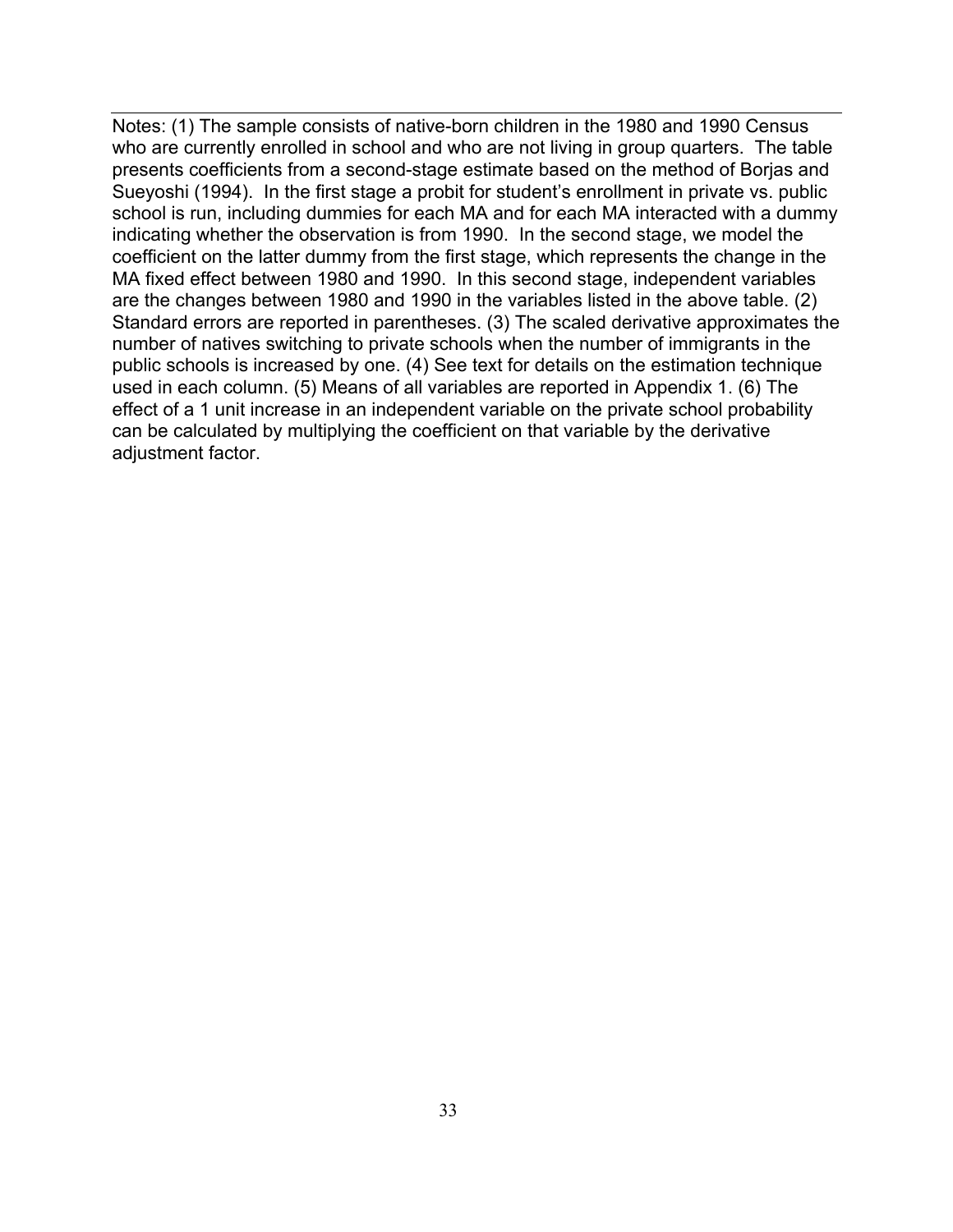## **Table 3 Second-Stage Probit Regressions for Probability of Attending Private School Native-Born Children - 1980 and 1990 Census Primary School**

| Explanatory Variables (1980 to 1990 Change) | (1)        | (2)        | (3)       |
|---------------------------------------------|------------|------------|-----------|
| <b>Estimation Technique</b>                 | <b>GLS</b> | <b>OLS</b> | IV        |
| Immigrant share                             | $-0.7940$  | $-1.1932$  | 1.4422    |
|                                             | (0.8375)   | (0.8550)   | (2.8519)  |
| Scaled derivative                           | $-0.1889$  | $-0.2838$  | 0.3431    |
| Public school expenditures per pupil        | $-0.0404$  | $-0.0390$  | $-0.0420$ |
| (000s)                                      | (0.0251)   | (0.0255)   | (0.0252)  |
| Public school pupil/teacher ratio           | 0.0083     | 0.0072     | 0.0004    |
|                                             | (0.0105)   | (0.0107)   | (0.0142)  |
| Private school pupil/teacher ratio          | 0.0233     | 0.0224     | 0.0309    |
|                                             | (0.0154)   | (0.0157)   | (0.0180)  |
| Crime rate                                  | 0.0022     | 0.0018     | 0.0033    |
|                                             | (0.0106)   | (0.0108)   | (0.0107)  |
| Native black share                          | 0.6762     | 0.7814     | 0.8947    |
|                                             | (0.6784)   | (0.6926)   | (0.7288)  |
| Log Native Employment (Ages 16 to 64)       | $-0.1995$  | $-0.2315$  | $-0.1705$ |
|                                             | (0.1930)   | (0.1981)   | (0.1962)  |
| Log Native Population (Ages 5 to 18)        | 0.0731     | 0.1171     | 0.0457    |
|                                             | (0.1774)   | (0.1824)   | (0.1805)  |
| <b>Native Public Assistance Rate</b>        | $-0.7368$  | $-0.3660$  | $-0.2734$ |
|                                             | (2.0351)   | (2.0779)   | (2.1120)  |
| Derivative adjustment factor                | 0.2082     | 0.2082     | 0.2082    |
| Sample size                                 | 132        | 132        | 132       |

Notes: See notes to Table 2. All specifications include controls listed in Table 2.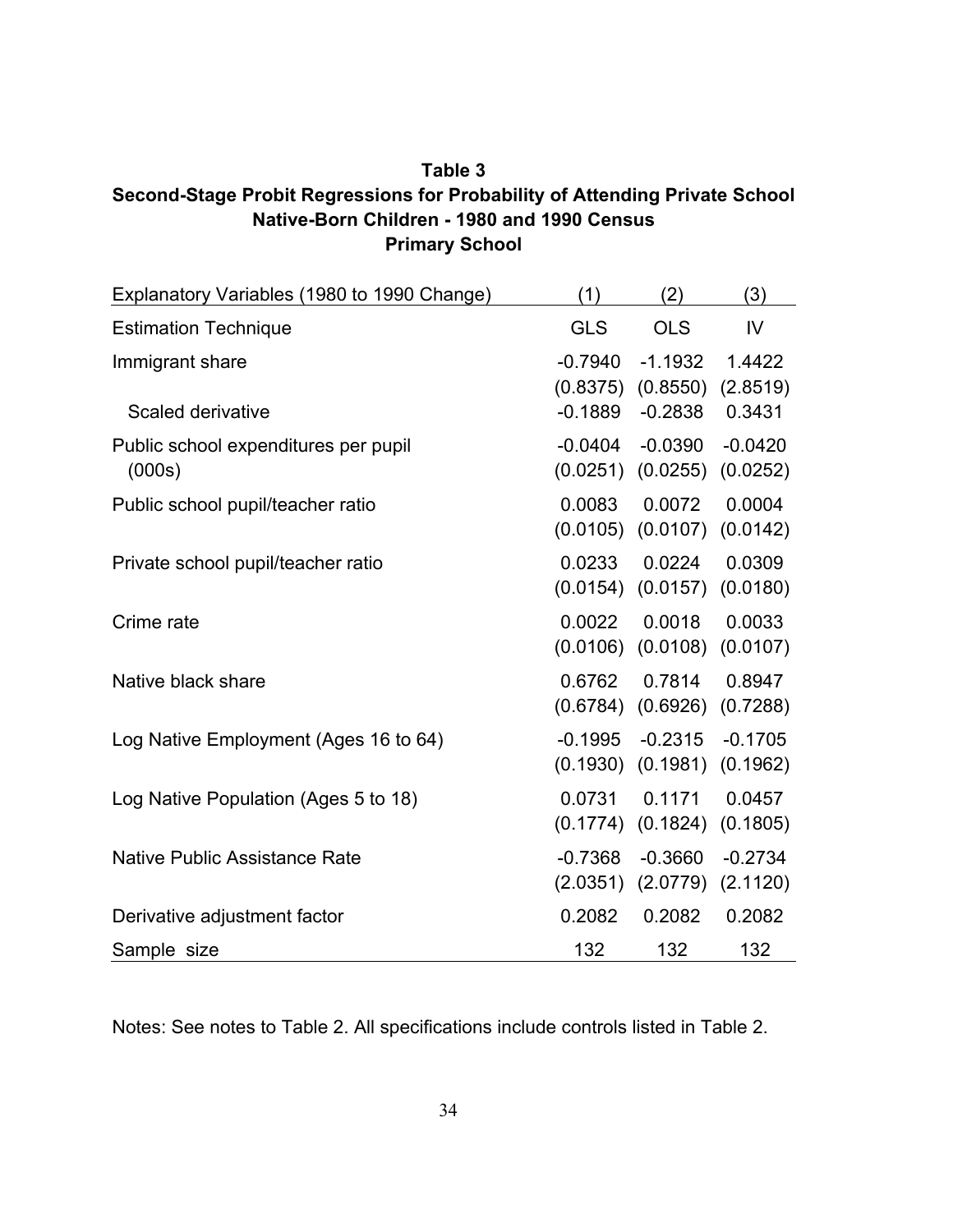## **Table 4 Second-Stage Probit Regressions for Probability of Attending Private School Native-Born Children - 1980 and 1990 Census Additional Regressions - Secondary School**

| Explanatory Variables (1980 to 1990 Change) | (1)        | (2)        | (3)        |
|---------------------------------------------|------------|------------|------------|
| <b>Estimation Technique</b>                 | <b>GLS</b> | <b>GLS</b> | <b>GLS</b> |
|                                             |            |            |            |
| Non-English-speaking immigrant share        | 2.0044     |            |            |
| (language spoken at home)                   | (1.0718)   |            |            |
| English-speaking immigrant share            | 0.0722     |            |            |
| (language spoken at home)                   | (4.9049)   |            |            |
|                                             |            |            |            |
| Recent immigrant share                      |            | 1.5735     |            |
| (within past 5 years)                       |            | (1.9424)   |            |
|                                             |            |            |            |
| Non-Recent immigrant share                  |            | 2.0174     |            |
| (prior to 5 years ago)                      |            | (2.2564)   |            |
|                                             |            |            |            |
| Immigrant share                             |            |            | 1.4860     |
|                                             |            |            | (0.8796)   |
|                                             |            |            |            |
| Native Hispanic share                       |            |            | 0.8369     |
|                                             |            |            | (0.6881)   |
|                                             |            |            |            |
| Derivative adjustment factor                | 0.1785     | 0.1785     | 0.1785     |
|                                             |            |            |            |
| Sample size                                 | 132        | 132        | 132        |

Notes: See notes to Table 2. All specifications include controls listed in Table 2, except that the immigrant share is replaced by the variables listed above.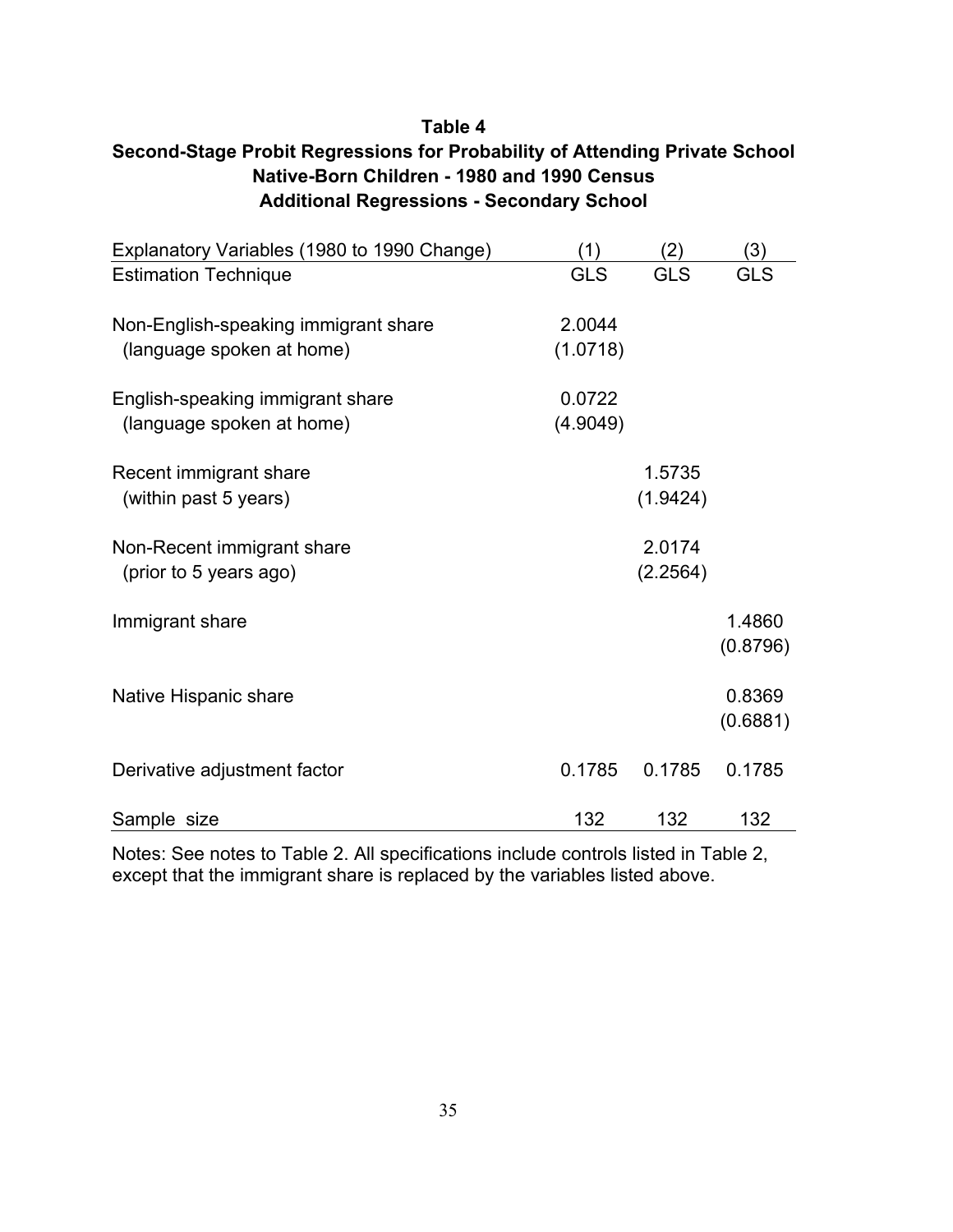## **Table 5 Second-Stage Probit Regressions for Probability of Attending Private School White and Minority Native-Born Children - 1980 and 1990 Census**

|                              | <b>White Natives</b> |            | <b>Minority Natives</b> |            |
|------------------------------|----------------------|------------|-------------------------|------------|
|                              | Secondary            | Primary    | Secondary               | Primary    |
|                              | School               | School     | School                  | School     |
| <b>Explanatory Variables</b> | (1)                  | (2)        | (3)                     | (4)        |
| <b>Estimation Technique</b>  | <b>GLS</b>           | <b>GLS</b> | <b>GLS</b>              | <b>GLS</b> |
| Immigrant share              | 2.3737               | $-0.5391$  | 0.9636                  | $-0.8616$  |
|                              | (0.8754)             | (1.0439)   | (0.9078)                | (1.0923)   |
| Scaled derivative            | 0.2775               | $-0.0980$  | 0.0267                  | $-0.0464$  |
| Sample size                  | 132                  | 132        | 58                      | 107        |

Notes: (1) See notes 1, 2, 4, and 5 from table 2. (2) The scaled derivative approximates the number of white or minority natives switching to private schools when the number of immigrants in the public schools is increased by one. (3) Other second-stage regressors are as in Table 2.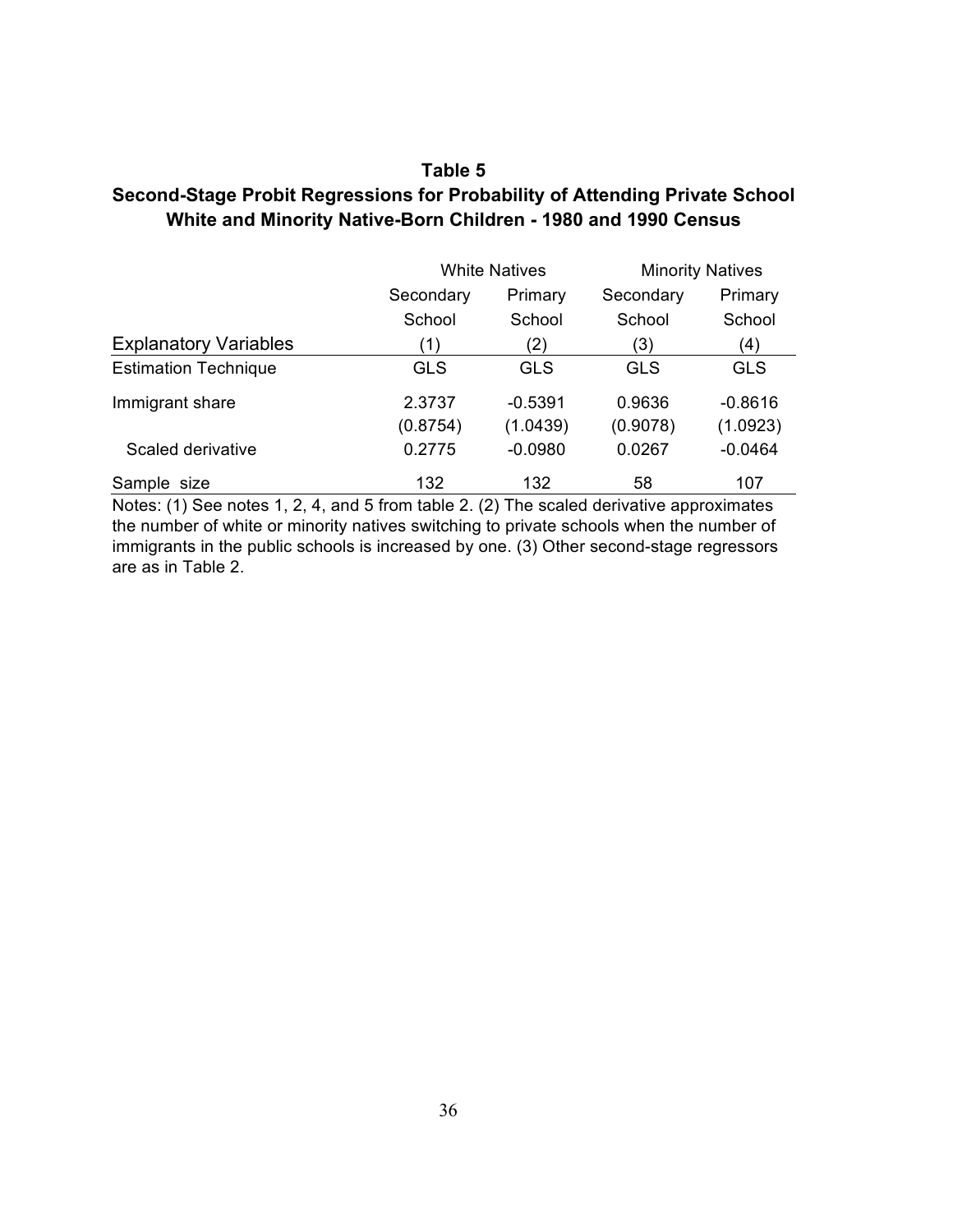|                                                                                | 1980                      |                 | 1990 Change    |
|--------------------------------------------------------------------------------|---------------------------|-----------------|----------------|
| <b>Weighted Means</b>                                                          |                           |                 |                |
| Immigrant share                                                                | 0.0401                    | 0.0508          | 0.0106         |
| Public school expenditures per pupil (000s)                                    | 3.4819                    | 4.9196          | 1.4377         |
| Public school pupil/teacher ratio                                              | 19.2941                   | 17.4667 -1.8274 |                |
| Private school pupil/teacher ratio                                             |                           | 18.8652 14.6535 | $-4.2117$      |
| Crime rate (per 1000 residents)                                                | 6.6789                    |                 | 6.4748 -0.2040 |
| Native black share                                                             | 0.1618                    | 0.1655          | 0.0038         |
| Log Native Employment (Ages 16 to 64)                                          |                           | 10.6658 10.8189 | 0.1531         |
| Log Native Population (Ages 5 to 18)                                           |                           | 10.0764 10.0054 | $-0.0710$      |
| <b>Native Public Assistance Rate</b>                                           | 0.0369                    | 0.0361          | $-0.0007$      |
| <b>Unweighted Means</b>                                                        |                           |                 |                |
| Immigrant share                                                                | 0.0266                    | 0.0291          | 0.0025         |
| Public school expenditures per pupil (000s)                                    | 3.1910                    | 4.4342          | 1.2432         |
| Public school pupil/teacher ratio                                              | 19.5271                   | 17.4787 -2.0484 |                |
| Private school pupil/teacher ratio                                             |                           | 18.4594 14.4365 | $-4.0229$      |
| Crime rate (per 1000 residents)                                                | 6.3693                    |                 | 6.2220 -0.1473 |
| Native black share                                                             | 0.1400                    | 0.1450          | 0.0050         |
| Log Native Employment (Ages 16 to 64)                                          | 9.5430                    | 9.7329          | 0.1899         |
| Log Native Population (Ages 5 to 18)                                           | 8.9739                    | 8.9486          | $-0.0253$      |
| <b>Native Public Assistance Rate</b>                                           | 0.0337                    | 0.0354          | 0.0017         |
| Sample Size<br>different the distance of the different conditions of different | 132<br>$7.40 \div 1000 -$ | 132             | 132            |

 **Appendix 1 Means of Variables Used in Second-Stage Regressions**

Notes: (1) Average native-born student populations ages 7-16 in 1980 and 1990 are used as weights in the first panel. (2) The immigrant share is the fraction of the population ages 7 to 16 that is immigrants and is calculated using Census microdata. (3) Public school expenditures per pupil in average daily attendance in public elementary and secondary schools are taken from National Center of Educational Statistics (1996) and are measured in 1990 dollars. (4) Public school and private school pupil/teacher ratios are taken from National Center for Educational Statistics (1991). (5) The crime rate is the annual number of serious crimes per 1,000 residents and is taken from USA Counties 1996. (6) The native black share of the population is the fraction of the population ages 7 to 16 that is native-born blacks and is calculated using Census microdata.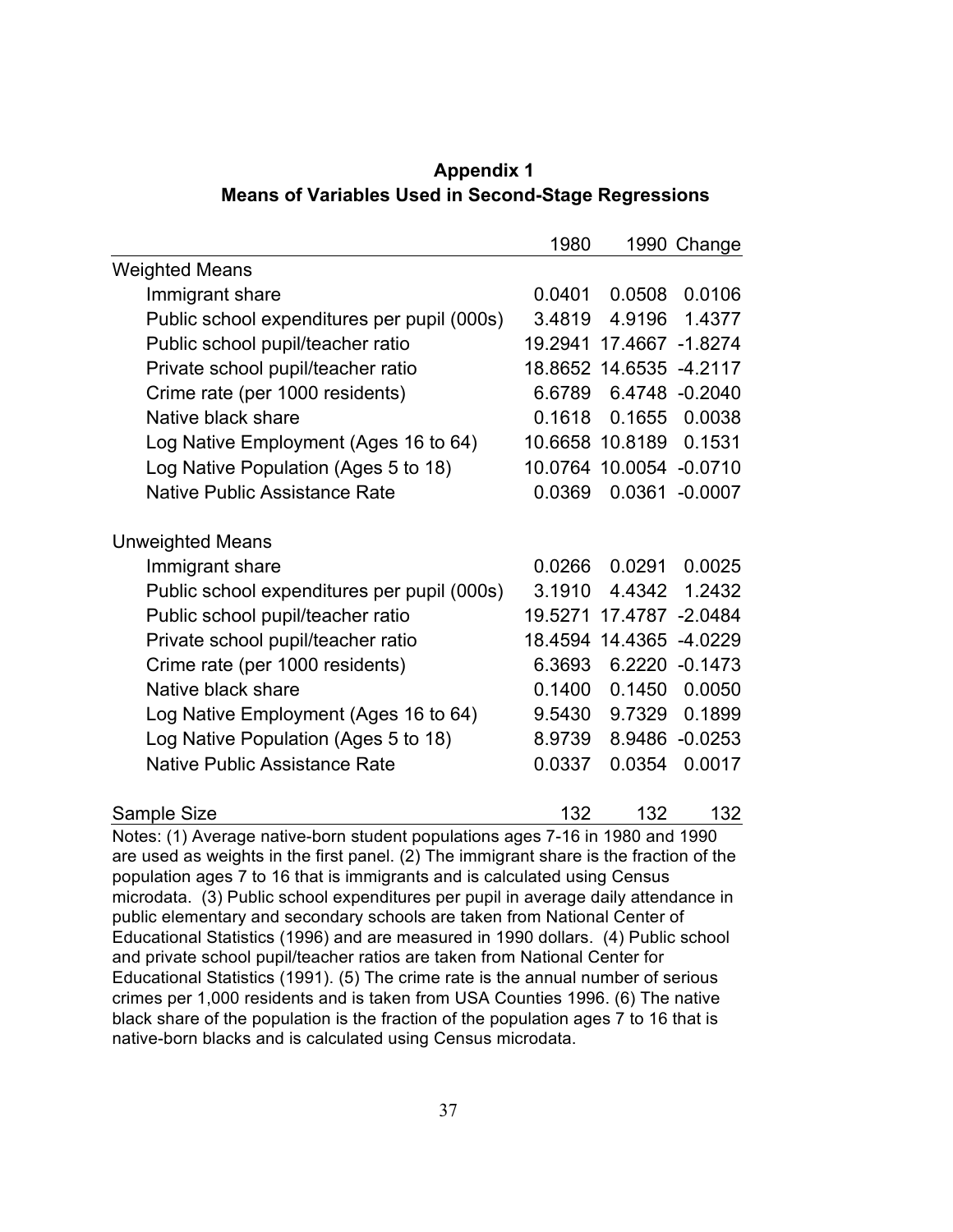

**Figure 1 Change in Private School Rate Versus Change in Immigrant Share (1980 to 1990) Native-Born Secondary School Students**

**Figure 2 Change in Private School Rate Versus Change in Immigrant Share (1980 to 1990) Native-Born Primary School Students**

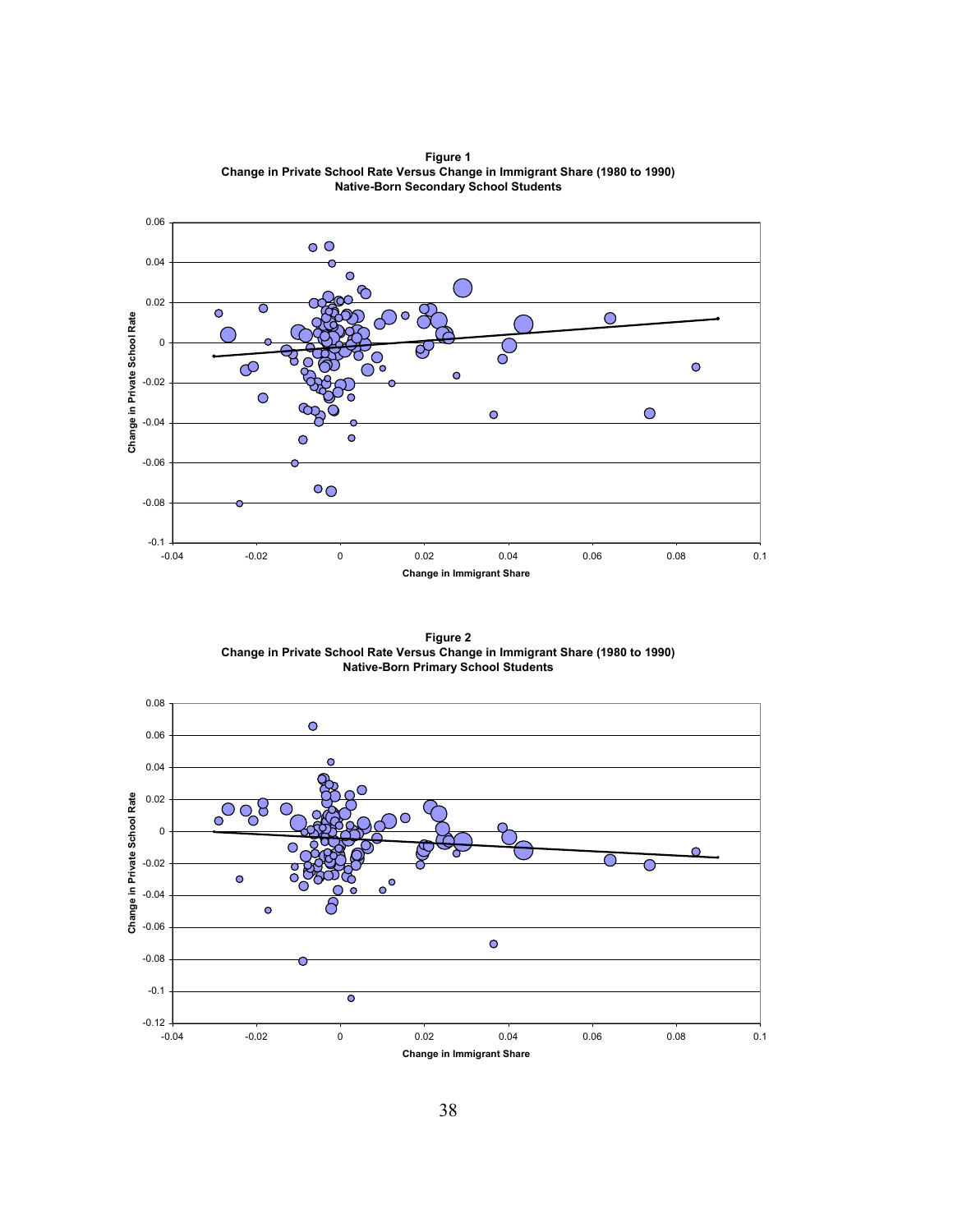### **References**

Altonji, Joseph G. and David Card. 1991. "The Effects of Immigration on the Labor Market Outcomes of Less-Skilled Natives." in John M. Abowd and Richard B. Freeman (Eds.), Immigration, Trade and the Labor Market, Chicago: University of Chicago Press.

Anderson, Nick and Amy Pyle. 1998. "Bilingual Classes a Knotty Issue", Los Angeles Times, May 18, pages R2-R3.

Archibold, Randal C. 1998. "Knowledge Scarce on Cost of College, Study Finds", New York Times, May 25, page A8.

Bartel, Ann P. 1989. "Where Do the New U.S. Immigrants Live?" Journal of Labor Economics 7(4): 371- 91.

Betts, Julian R. 1998. "Educational Crowding Out: Do Immigrants Affect the Educational Attainment of American Minorities?" in Daniel S. Hamermesh and Frank D. Bean (Eds.), Help or Hindrance? The Economic Implications of Immigration for African-Americans, New York: Russell Sage Foundation.

Betts, Julian R. 1996. "Is There a Link between School Inputs and Earnings? Fresh Scrutiny of an Old Literature." In Gary Burtless (Ed.), Does Money Matter? The Effect of School Resources on Student Achievement and Adult Success, Washington, D.C.: The Brookings Institution, pp. 141-191.

Betts, Julian R. and Robert W. Fairlie. 2001. "Does Immigration Induce "'Native Flight' from Public Schools into Private Schools?", Santa Cruz Center for International Economics Working Paper #01-1.

Betts, Julian R. and Magnus Lofstrom. 2000. "The Educational Attainment of Immigrants: Trends and Implications", in George Borjas (Ed.), **Issues in the Economics of Immigration**, Chicago: University of Chicago Press for National Bureau of Economic Research, pp. 51-115.

Borjas, George. 1987. "Self-Selection and the Earnings of Immigrants." American Economic Review 77(4):531-53.

Borjas, George. 1994. "The Economics of Immigration." Journal of Economic Literature 32(4):1667- 1717.

Borjas, George, and Glen Sueyoshi. 1994. "A Two-Stage Estimator for Probit Models with Structural Group Effects." Journal of Econometrics 64(1-2):165-82.

Bound, John and Harry J. Holzer. 1996. "Demand Shifts, Population Adjustments, and Labor Market Outcomes during the 1980s," National Bureau of Economic Research, Working Paper 5685.

Card, David and Alan B. Krueger. 1996. "School Resources and Student Outcomes: An Overview of the Literature and New Evidence from North and South Carolina." Journal of Economic Perspectives 10(4): 31-50.

Chandler, Kathryn A., Chapman, Christopher D., Rand, Michael R. and Taylor, Bruce M. Students'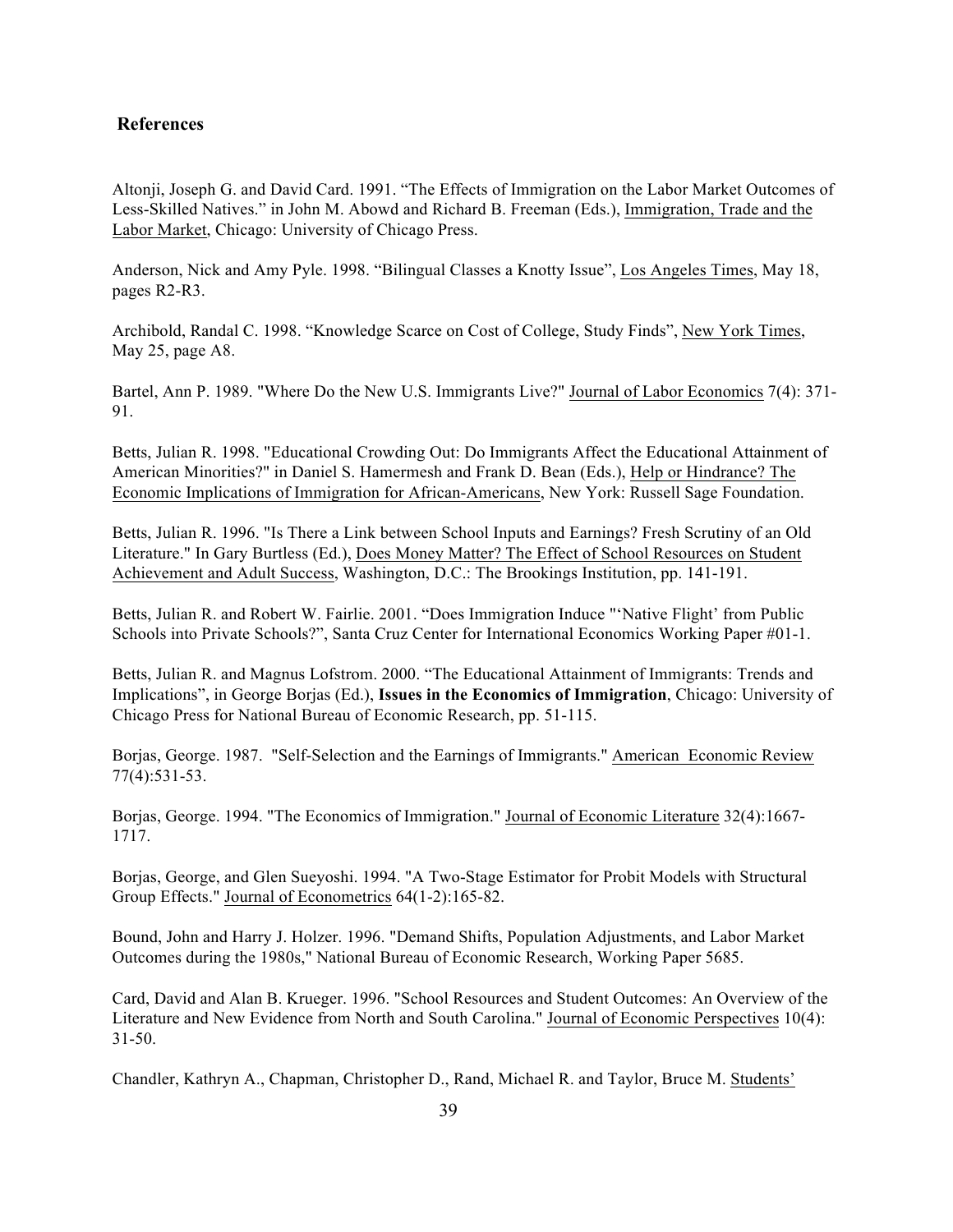Reports of School Crime: 1989 and

1995. U.S. Departments of Education and Justice. NCES 98-241/NCJ-169607. Washington, D.C.: 1998.

Conlon, John R. and Mwangi S. Kimenyi. 1991. "Attitudes towards Race and Poverty in the Demand for Private Education: The Case of Mississippi," Review of Black Political Economy 20:5-22.

Downes, Thomas A and Shane M. Greenstein. 1996. "Understanding the Supply Decisionsof Nonprofits: Modelling the Location of Private Schools." Rand Journal of Economics 27(2): 365-390.

Evans, William N. and Robert M. Schwab. 1995. "Finishing High School and Starting College: Do Catholic Schools Make a Difference?" Quarterly Journal of Economics 110(4): 941-74.

Fairlie, Robert W. and Alexandra M. Resch. forthcoming. "Is There "White Flight" into Private Schools? Evidence from the National Educational Longitudinal Survey," Review of Economics and Statistics.

Figlio, David N. and Joe A. Stone. 1997. "Are Private Schools Really Better?", Manuscript, Department of Economics, University of Oregon.

Fix, Michael and Wendy Zimmerman. 1993. Educating Immigrant Children: Chapter 1 in the Changing City Washington, D.C.: Urban Institute Press.

Friedberg, Rachel M. and Jennifer Hunt. 1995. "The Impact of Immigrants on Host Country Wages, Employment and Growth," Journal of Economic Perspectives 9(2): 23-44.

General Accounting Office. 1991. Immigrant Education: Information on the Emergency Education Act Program: Report to Congressional Committees, Washington, D.C.

Hanushek, Eric A. 1996. "Measuring Investment in Education." Journal of Economic Perspectives 10(4):  $9 - 30$ .

Henderson, Vernon, Peter Mieszkowski and Yvon Sauvageau. 1978. "Peer Group Effects and Educational Production Functions." Journal of Public Economics 10:97-106.

Hoxby, Caroline M. 1998. "Do Immigrants Crowd Disadvantaged American Natives out of Higher Education?", in Daniel S. Hamermesh and Frank D. Bean (Eds.), Help or Hindrance? The Economic Implications of Immigration for African-Americans, New York: Russell Sage Foundation.

Jaeger, David A. 1996. "Regional and Local Area Impacts of Immigration on Natives' Wages," Bureau of Labor Statistics Working Paper.

Lankford, Hamilton and James Wyckoff. 1997. "The Effect of School Choice and Residential Location on the Racial Segregation of Elementary Students," State University of New York - Albany working paper.

Loeb, Susanna, Sarah Turner and David Jaeger. 1996. "Coding Geographic Areas Across Census Years: Creating Consistent Definitions of Metropolitan Areas," University of Michigan manuscript.

Morra, Linda G. 1994. Immigrant Education: Federal Funding Has Not Kept Pace with Student Increases: Statement of Linda G. Morra, Director, Education and Employment Issues, Health, Education, and